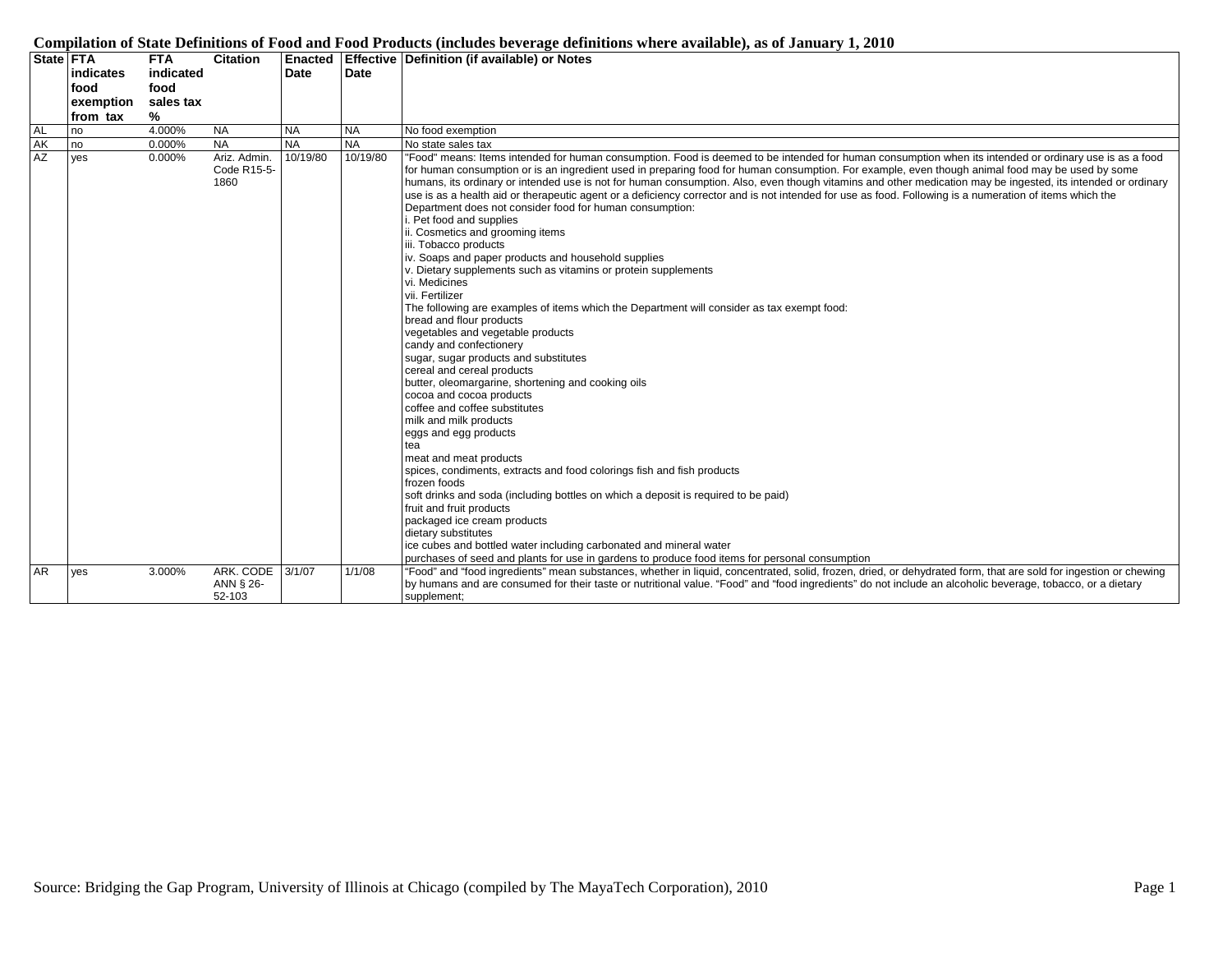| State FTA |                  | <b>FTA</b> | Citation                  | <b>Enacted</b> |           | Effective   Definition (if available) or Notes                                                                                                                                                                                                                                                                                    |
|-----------|------------------|------------|---------------------------|----------------|-----------|-----------------------------------------------------------------------------------------------------------------------------------------------------------------------------------------------------------------------------------------------------------------------------------------------------------------------------------|
|           | <b>indicates</b> | indicated  |                           | Date           | Date      |                                                                                                                                                                                                                                                                                                                                   |
|           | food             | food       |                           |                |           |                                                                                                                                                                                                                                                                                                                                   |
|           | exemption        | sales tax  |                           |                |           |                                                                                                                                                                                                                                                                                                                                   |
|           | from tax         | %          |                           |                |           |                                                                                                                                                                                                                                                                                                                                   |
| CA        | yes              | 0.000%     | CAL. REV. &               | 11/3/92        | 12/1/92   | For the purposes of this section, "food products" include all of the following:                                                                                                                                                                                                                                                   |
|           |                  |            | TAX CODE                  |                |           | (1) Cereals and cereal products, oleomargarine, meat and meat products, fish and fish products, eggs and egg products, vegetables and vegetable products,                                                                                                                                                                         |
|           |                  |            | § 6359                    |                |           | fruit and fruit products, spices and salt, sugar and sugar products, candy, gum, confectionery, coffee and coffee substitutes, tea, and cocoa and cocoa products.                                                                                                                                                                 |
|           |                  |            |                           |                |           | (2) Milk and milk products, milkshakes, malted milks, and any other similar type beverages that are composed at least in part of milk or a milk product and that                                                                                                                                                                  |
|           |                  |            |                           |                |           | require the use of milk or a milk product in their preparation.                                                                                                                                                                                                                                                                   |
|           |                  |            |                           |                |           | (3) All fruit juices, vegetable juices, and other beverages, whether liquid or frozen, including bottled water, but excluding spirituous, malt, or vinous liquors or<br>carbonated beverages.                                                                                                                                     |
|           |                  |            |                           |                |           | For purposes of this section, "food products" do not include medicines and preparations in liquid, powdered, granular, tablet, capsule, lozenge, and pill form sold                                                                                                                                                               |
|           |                  |            |                           |                |           | as dietary supplements or adjuncts.                                                                                                                                                                                                                                                                                               |
|           |                  |            |                           |                |           | None of the exemptions in this section apply to any of the following:                                                                                                                                                                                                                                                             |
|           |                  |            |                           |                |           | (1) When the food products are served as meals on or off the premises of the retailer.                                                                                                                                                                                                                                            |
|           |                  |            |                           |                |           | (2) When the food products are furnished, prepared, or served for consumption at tables, chairs, or counters or from trays, glasses, dishes, or other tableware                                                                                                                                                                   |
|           |                  |            |                           |                |           | whether provided by the retailer or by a person with whom the retailer contracts to furnish, prepare, or serve food products to others.                                                                                                                                                                                           |
|           |                  |            |                           |                |           | (3) When the food products are ordinarily sold for immediate consumption on or near a location at which parking facilities are provided primarily for the use of                                                                                                                                                                  |
|           |                  |            |                           |                |           | patrons in consuming the products purchased at the location, even though those products are sold on a "take out" or "to go" order and are actually packaged or<br>wrapped and taken from the premises of the retailer.                                                                                                            |
|           |                  |            |                           |                |           | (4) When the food products are sold for consumption within a place, the entrance to which is subject to an admission charge, except for national and state parks                                                                                                                                                                  |
|           |                  |            |                           |                |           | and monuments, marinas, campgrounds, and recreational vehicle parks.                                                                                                                                                                                                                                                              |
|           |                  |            |                           |                |           | (5) When the food products are sold through a vending machine.                                                                                                                                                                                                                                                                    |
|           |                  |            |                           |                |           | (6) When the food products sold are furnished in a form suitable for consumption on the seller's premises, and both of the following apply:                                                                                                                                                                                       |
|           |                  |            |                           |                |           | (A) Over 80 percent of the seller's gross receipts are from the sale of food products.                                                                                                                                                                                                                                            |
|           |                  |            |                           |                |           | (B) Over 80 percent of the seller's retail sales of food products are sales subject to tax pursuant to paragraph (1), (2), (3), or (7).                                                                                                                                                                                           |
|           |                  |            |                           |                |           | (7) When the food products are sold as hot prepared food products.                                                                                                                                                                                                                                                                |
|           |                  |            |                           |                |           | (e) "Hot prepared food products," for the purposes of paragraph (7) of subdivision (d), include a combination of hot and cold food items or components where a<br>single price has been established for the combination and the food products are sold in combination, such as a hot meal, a hot specialty dish or serving, a hot |
|           |                  |            |                           |                |           | sandwich, or a hot pizza, including any cold components or side items. Paragraph (7) of subdivision (d) does not apply to a sale for a separate price of bakery                                                                                                                                                                   |
|           |                  |            |                           |                |           | goods or beverages (other than bouillon, consommé, or soup), or where the food product is purchased cold or frozen; "hot prepared food products" means                                                                                                                                                                            |
|           |                  |            |                           |                |           | those products, items, or components that have been prepared for sale in a heated condition and that are sold at any temperature that is higher than the air                                                                                                                                                                      |
|           |                  |            |                           |                |           | temperature of the room or place where they are sold.                                                                                                                                                                                                                                                                             |
| CO        | yes              | 0.000%     | CO. REV.                  | Prior to       | Prior to  | 'Food" means food for domestic home consumption as defined in 7 U.S.C. sec. 2012(g) [Federal Food Stamp Definition, see Georgia for definition], as                                                                                                                                                                               |
|           |                  |            | STAT. ANN<br>$§$ § 39-26- | 1990           | 1990      | amended, for purposes of the federal food stamp program as defined in 7 U.S.C. sec. 2012(h), as amended; except that "food" does not include carbonated<br>water marketed in containers; chewing gum; seeds and plants to grow foods; prepared salads and salad bars; packaged and unpackaged cold sandwiches; deli               |
|           |                  |            | 714, 707,                 |                |           | trays; and hot or cold beverages served in unsealed containers or cups that are vended by or through machines or non-coin-operated coin-collecting food and                                                                                                                                                                       |
|           |                  |            | $106, 104(e)$ ,           |                |           | snack devices on behalf of a vendor.                                                                                                                                                                                                                                                                                              |
|           |                  |            | 102                       |                |           |                                                                                                                                                                                                                                                                                                                                   |
| <b>CT</b> | yes              | 0.000%     | CONN.                     | Prior to       | Prior to  | 'Food products" include cereals and cereal products, milk and milk products, oleomargarine, meat and meat products, fish and fish products, eggs and egg                                                                                                                                                                          |
|           |                  |            | GEN. STAT.                | 1988           | 1988      | products, vegetables and vegetable products, fruit and fruit products, spices and salt, sugar and sugar products other than candy and confectionery; coffee and                                                                                                                                                                   |
|           |                  |            | ANN. § 12-                |                |           | coffee substitutes, tea, cocoa and cocoa products other than candy and confectionery. "Food products" do not include spirituous, malt or vinous liquors, soft                                                                                                                                                                     |
|           |                  |            | 412                       |                |           | drinks, sodas or beverages such as are ordinarily dispensed at bars and soda fountains, or in connection therewith, medicines except by prescription, tonics<br>and preparations in liquid, powdered, granular, tablet, capsule, lozenge and pill form sold as dietary supplements or adjuncts. "Food products" also do not       |
|           |                  |            |                           |                |           | include meals sold by an eating establishment or caterer. "Meal" means food products which are furnished, prepared or served in such a form and in such                                                                                                                                                                           |
|           |                  |            |                           |                |           | portions that they are ready for immediate consumption. A meal as defined in this subsection includes food products which are sold on a "take out" or "to go"                                                                                                                                                                     |
|           |                  |            |                           |                |           | basis and which are actually packaged or wrapped. The sale of a meal, as defined in this subsection, is a taxable sale. "Eating establishment" means a place                                                                                                                                                                      |
|           |                  |            |                           |                |           | where meals are sold and includes a restaurant, cafeteria, grinder shop, pizzeria, drive-in, fast food outlet, ice cream truck, hot dog cart, refreshment stand,                                                                                                                                                                  |
|           |                  |            |                           |                |           | sandwich shop, private or social club, cocktail lounge, tavern, diner, snack bar, or hotel or boarding house which furnishes both lodging and meals to its guests.                                                                                                                                                                |
| DE        | no               | 0.000%     | <b>NA</b>                 | NA             | <b>NA</b> | No sales tax                                                                                                                                                                                                                                                                                                                      |
| DC        | yes              | 0.000%     | D.C. CODE<br>ANN. §§ 47-  | 12/13/00       | 01/01/01  | 'Food or drink" means items sold for human or animal ingestion that are consumed for their taste or nutritional value. These items include, but are not limited to,<br>baby foods and formula; baked goods; baking soda, baking powder, and baking mixes; bouillon; cereal and cereal products; cocoa and cocoa products; coffee  |
|           |                  |            | 2002, 2001,               |                |           | and coffee substitutes; condiments; cooking wines; cough drops; edible cake decorations; egg and egg products; fish and fish products, including shellfish; fruit,                                                                                                                                                                |
|           |                  |            | 2202.01                   |                |           | fruit products, and fruit juices; gelatin; honey; ice cream; meat and meat products; milk and milk products; nondairy creamers; oleomargarine; pasta and pasta                                                                                                                                                                    |
|           |                  |            |                           |                |           | products; poultry and poultry products; powdered drinks, including health and diet drinks; salad dressings; salt and salt substitutes; sauces and gravies; snack                                                                                                                                                                  |
|           |                  |            |                           |                |           | foods; soups; spices and herbs; sugar and sugar products; syrup and syrup substitutes; tea and tea substitutes; vegetables, vegetable products, and vegetable                                                                                                                                                                     |
|           |                  |            |                           |                |           | juices; vitamins; water; yogurt; pet foods; flavored extracts; ice; and any combination of these items. The term "food or drink" does not include spirituous or malt                                                                                                                                                              |
|           |                  |            |                           |                |           | liquors, beers, and wines; drugs, medicines or pharmaceuticals; chewing tobacco; toothpaste; or mouthwash.                                                                                                                                                                                                                        |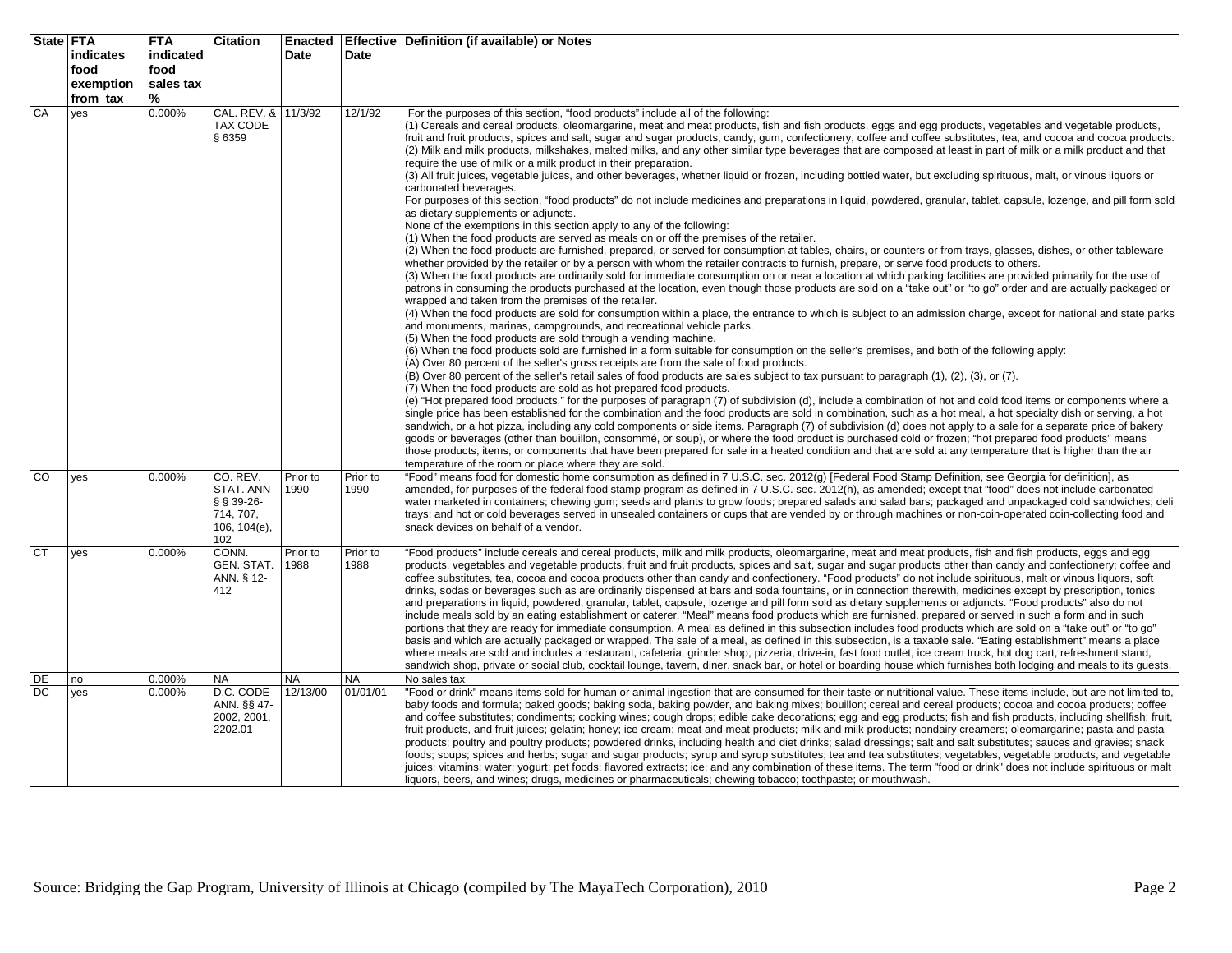|           | State FTA<br>indicates<br>food<br>exemption | <b>FTA</b><br>indicated<br>food<br>sales tax | Citation                            | Enacted<br>Date       | Date                  | <b>Effective Definition (if available) or Notes</b>                                                                                                                                                                                                                                                                                                                                                                                                                                                                                                                                                                                                                                                                                                                                                                                                                                                                                                                                                                                                                                                                                                                                                                                                                                                                                                                                                                                                                                                                                                                                                                                                                                                                                                                                                                                                                                                                                                                                                                                                                                                                                                                                                                                                                                                                                                                                                                                                                                                                                                                                                                                                                                                                                                                                                                                                                                                                                                                                                                                                                                                                                                                                                                                                                                                                                                                                                                                                                                                                                                                                                                                                                                                                                                                                                                                                                                                                                                                                                                                                                                                                                                                                                                                                                                                                                                                                                                                                                                                                                                                                                                                                                                                                                                                                                                                                                                                                                                                                                                                                                                                                                                                                                                                                                                                                           |
|-----------|---------------------------------------------|----------------------------------------------|-------------------------------------|-----------------------|-----------------------|-------------------------------------------------------------------------------------------------------------------------------------------------------------------------------------------------------------------------------------------------------------------------------------------------------------------------------------------------------------------------------------------------------------------------------------------------------------------------------------------------------------------------------------------------------------------------------------------------------------------------------------------------------------------------------------------------------------------------------------------------------------------------------------------------------------------------------------------------------------------------------------------------------------------------------------------------------------------------------------------------------------------------------------------------------------------------------------------------------------------------------------------------------------------------------------------------------------------------------------------------------------------------------------------------------------------------------------------------------------------------------------------------------------------------------------------------------------------------------------------------------------------------------------------------------------------------------------------------------------------------------------------------------------------------------------------------------------------------------------------------------------------------------------------------------------------------------------------------------------------------------------------------------------------------------------------------------------------------------------------------------------------------------------------------------------------------------------------------------------------------------------------------------------------------------------------------------------------------------------------------------------------------------------------------------------------------------------------------------------------------------------------------------------------------------------------------------------------------------------------------------------------------------------------------------------------------------------------------------------------------------------------------------------------------------------------------------------------------------------------------------------------------------------------------------------------------------------------------------------------------------------------------------------------------------------------------------------------------------------------------------------------------------------------------------------------------------------------------------------------------------------------------------------------------------------------------------------------------------------------------------------------------------------------------------------------------------------------------------------------------------------------------------------------------------------------------------------------------------------------------------------------------------------------------------------------------------------------------------------------------------------------------------------------------------------------------------------------------------------------------------------------------------------------------------------------------------------------------------------------------------------------------------------------------------------------------------------------------------------------------------------------------------------------------------------------------------------------------------------------------------------------------------------------------------------------------------------------------------------------------------------------------------------------------------------------------------------------------------------------------------------------------------------------------------------------------------------------------------------------------------------------------------------------------------------------------------------------------------------------------------------------------------------------------------------------------------------------------------------------------------------------------------------------------------------------------------------------------------------------------------------------------------------------------------------------------------------------------------------------------------------------------------------------------------------------------------------------------------------------------------------------------------------------------------------------------------------------------------------------------------------------------------------------------------------------------------|
|           | from tax                                    | %                                            |                                     |                       |                       |                                                                                                                                                                                                                                                                                                                                                                                                                                                                                                                                                                                                                                                                                                                                                                                                                                                                                                                                                                                                                                                                                                                                                                                                                                                                                                                                                                                                                                                                                                                                                                                                                                                                                                                                                                                                                                                                                                                                                                                                                                                                                                                                                                                                                                                                                                                                                                                                                                                                                                                                                                                                                                                                                                                                                                                                                                                                                                                                                                                                                                                                                                                                                                                                                                                                                                                                                                                                                                                                                                                                                                                                                                                                                                                                                                                                                                                                                                                                                                                                                                                                                                                                                                                                                                                                                                                                                                                                                                                                                                                                                                                                                                                                                                                                                                                                                                                                                                                                                                                                                                                                                                                                                                                                                                                                                                                               |
| FL        | yes                                         | 0.000%                                       | FLA. STAT.<br>ANN. §<br>212.08      | Unknown               | 7/1/99                | the term "food products" means edible commodities, whether processed, cooked, raw, canned, or in any other form, which are generally regarded as food. This<br>includes, but is not limited to, all of the following:<br>1. Cereals and cereal products, baked goods, oleomargarine, meat and meat products, fish and seafood products, frozen foods and dinners, poultry, eggs and<br>egg products, vegetables and vegetable products, fruit and fruit products, spices, salt, sugar and sugar products, milk and dairy products, and products intended<br>to be mixed with milk.<br>2. Natural fruit or vegetable juices or their concentrates or reconstituted natural concentrated fruit or vegetable juices, whether frozen or unfrozen, dehydrated,<br>powdered, granulated, sweetened or unsweetened, seasoned with salt or spice, or unseasoned; coffee, coffee substitutes, or cocoa; and tea, unless it is sold in<br>a liquid form.<br>3. Bakery products sold by bakeries, pastry shops, or like establishments that do not have eating facilities.<br>(c) The exemption provided by this subsection does not apply: [FN1]<br>1. When the food products are sold as meals for consumption on or off the premises of the dealer. [FN2]<br>2. When the food products are furnished, prepared, or served for consumption at tables, chairs, or counters or from trays, glasses, dishes, or other tableware,<br>whether provided by the dealer [FN2] or by a person with whom the dealer [FN2] contracts to furnish, prepare, or serve food products to others.<br>3. When the food products are ordinarily sold for immediate consumption on the seller's premises or near a location at which parking facilities are provided<br>primarily for the use of patrons in consuming the products purchased at the location, even though such products are sold on a "take out" or "to go" order and are<br>actually packaged or wrapped and taken from the premises of the dealer. [FN2]<br>4. To sandwiches sold ready for immediate consumption on or off the seller's premises.<br>5. When the food products are sold ready for immediate consumption within a place, the entrance to which is subject to an admission charge.<br>6. When the food products are sold as hot prepared food products.<br>7. To soft drinks, which include, but are not limited to, any nonalcoholic beverage, any preparation or beverage commonly referred to as a "soft drink," or any<br>noncarbonated drink made from milk derivatives or tea, when sold in cans or similar containers. [FN3]<br>8. To ice cream, frozen yogurt, and similar frozen dairy or nondairy products in cones, small cups, or pints, popsicles, frozen fruit bars, or other novelty items,<br>whether or not sold separately.<br>9. To food prepared, whether on or off the premises, and sold for immediate consumption. This does not apply to food prepared off the premises and sold in the<br>original sealed container, or the slicing of products into smaller portions.<br>10. When the food products are sold through a vending machine, pushcart, motor vehicle, or any other form of vehicle.<br>11. To candy and any similar product regarded as candy or confection, based on its normal use, as indicated on the label or advertising thereof.<br>12. To bakery products sold by bakeries, pastry shops, or like establishments that have eating facilities, except when sold for consumption off the seller's<br>premises.<br>13. When food products are served, prepared, or sold in or by restaurants, lunch counters, cafeterias, hotels, taverns, or other like places of business.<br>(d) As used in this subsection, the term:<br>1. "For consumption off the seller's premises" means that the food or drink is intended by the customer to be consumed at a place away from the dealer's [FN2]<br>premises.<br>2. "For consumption on the seller's premises" means that the food or drink sold may be immediately consumed on the premises where the dealer [FN2]<br>conducts his or her business. In determining whether an item of food is sold for immediate consumption, there shall be considered the customary consumption<br>practices prevailing at the selling facility.<br>3. "Premises" shall be construed broadly, and means, but is not limited to, the lobby, aisle, or auditorium of a theater; the seating, aisle, or parking area of an<br>arena, rink, or stadium; or the parking area of a drive-in or outdoor theater. The premises of a caterer with respect to catered meals or beverages shall be the<br>place where such meals or beverages are served.<br>4. "Hot prepared food products" means those products, items, or components which have been prepared for sale in a heated condition and which are sold at<br>any temperature that is higher than the air temperature of the room or place where they are sold. "Hot prepared food products," for the purposes of this<br>subsection, includes a combination of hot and cold food items or components where a single price has been established for the combination and the food<br>products are sold in such combination, such as a hot meal, a hot specialty dish or serving, or a hot sandwich or hot pizza, including cold components or side |
| GA        | yes                                         | 0.000%                                       | GA. CODE<br>ANN. § 48-8-<br>3(b)(1) | Unknown               | 10/1/96               | items.<br>Follows the Federal Food Stamp Act definition of food: "Food" means (1) any food or food product for home consumption except alcoholic beverages, tobacco,<br>and hot foods or hot food products ready for immediate consumption other than those authorized pursuant to clauses $(3)$ , $(4)$ , $(5)$ , $(7)$ , $(8)$ , and $(9)$ of this<br>subsection, (2) seeds and plants for use in gardens to produce food for the personal consumption of the eligible household, (3) in the case of those persons<br>who are sixty years of age or over or who receive supplemental security income benefits or disability or blindness payments under title I, II, X, XIV, or XVI of the<br>Social Security Act [42 U.S.C.A. §§ 301 et seg., 401 et seg., 1201 et seg., 1351 et seg., 1381 et seg.], and their spouses, meals prepared by and served in<br>senior citizens' centers, apartment buildings occupied primarily by such persons, public or private nonprofit establishments (eating or otherwise) that feed such<br>persons, private establishments that contract with the appropriate agency of the State to offer meals for such persons at concessional prices, and meals<br>prepared for and served to residents of federally subsidized housing for the elderly.                                                                                                                                                                                                                                                                                                                                                                                                                                                                                                                                                                                                                                                                                                                                                                                                                                                                                                                                                                                                                                                                                                                                                                                                                                                                                                                                                                                                                                                                                                                                                                                                                                                                                                                                                                                                                                                                                                                                                                                                                                                                                                                                                                                                                                                                                                                                                                                                                                                                                                                                                                                                                                                                                                                                                                                                                                                                                                                                                                                                                                                                                                                                                                                                                                                                                                                                                                                                                                                                                                                                                                                                                                                                                                                                                                                                                                                                                                                                                                                                                                         |
| HI        | no                                          | 4.000%                                       | <b>NA</b>                           | <b>NA</b>             | <b>NA</b>             | No food exemption                                                                                                                                                                                                                                                                                                                                                                                                                                                                                                                                                                                                                                                                                                                                                                                                                                                                                                                                                                                                                                                                                                                                                                                                                                                                                                                                                                                                                                                                                                                                                                                                                                                                                                                                                                                                                                                                                                                                                                                                                                                                                                                                                                                                                                                                                                                                                                                                                                                                                                                                                                                                                                                                                                                                                                                                                                                                                                                                                                                                                                                                                                                                                                                                                                                                                                                                                                                                                                                                                                                                                                                                                                                                                                                                                                                                                                                                                                                                                                                                                                                                                                                                                                                                                                                                                                                                                                                                                                                                                                                                                                                                                                                                                                                                                                                                                                                                                                                                                                                                                                                                                                                                                                                                                                                                                                             |
| ID<br>IL. | no<br>yes                                   | 6.000%<br>1.000%                             | <b>NA</b><br>35 ILL.                | <b>NA</b><br>07/13/09 | <b>NA</b><br>09/01/09 | No food exemption<br>Beginning September 1, 2009, "soft drinks" means non-alcoholic beverages that contain natural or artificial sweeteners. "Soft drinks" do not include beverages                                                                                                                                                                                                                                                                                                                                                                                                                                                                                                                                                                                                                                                                                                                                                                                                                                                                                                                                                                                                                                                                                                                                                                                                                                                                                                                                                                                                                                                                                                                                                                                                                                                                                                                                                                                                                                                                                                                                                                                                                                                                                                                                                                                                                                                                                                                                                                                                                                                                                                                                                                                                                                                                                                                                                                                                                                                                                                                                                                                                                                                                                                                                                                                                                                                                                                                                                                                                                                                                                                                                                                                                                                                                                                                                                                                                                                                                                                                                                                                                                                                                                                                                                                                                                                                                                                                                                                                                                                                                                                                                                                                                                                                                                                                                                                                                                                                                                                                                                                                                                                                                                                                                           |
|           |                                             |                                              | COMP.<br>STAT. ANN.<br>105/3-10     |                       |                       | that contain milk or milk products, soy, rice or similar milk substitutes, or greater than 50% of vegetable or fruit juice by volume.<br>Beginning September 1, 2009, "food for human consumption that is to be consumed off the premises where it is sold" does not include candy. For purposes of<br>this Section, "candy" means a preparation of sugar, honey, or other natural or artificial sweeteners in combination with chocolate, fruits, nuts or other ingredients<br>or flavorings in the form of bars, drops, or pieces. "Candy" does not include any preparation that contains flour or requires refrigeration.                                                                                                                                                                                                                                                                                                                                                                                                                                                                                                                                                                                                                                                                                                                                                                                                                                                                                                                                                                                                                                                                                                                                                                                                                                                                                                                                                                                                                                                                                                                                                                                                                                                                                                                                                                                                                                                                                                                                                                                                                                                                                                                                                                                                                                                                                                                                                                                                                                                                                                                                                                                                                                                                                                                                                                                                                                                                                                                                                                                                                                                                                                                                                                                                                                                                                                                                                                                                                                                                                                                                                                                                                                                                                                                                                                                                                                                                                                                                                                                                                                                                                                                                                                                                                                                                                                                                                                                                                                                                                                                                                                                                                                                                                                  |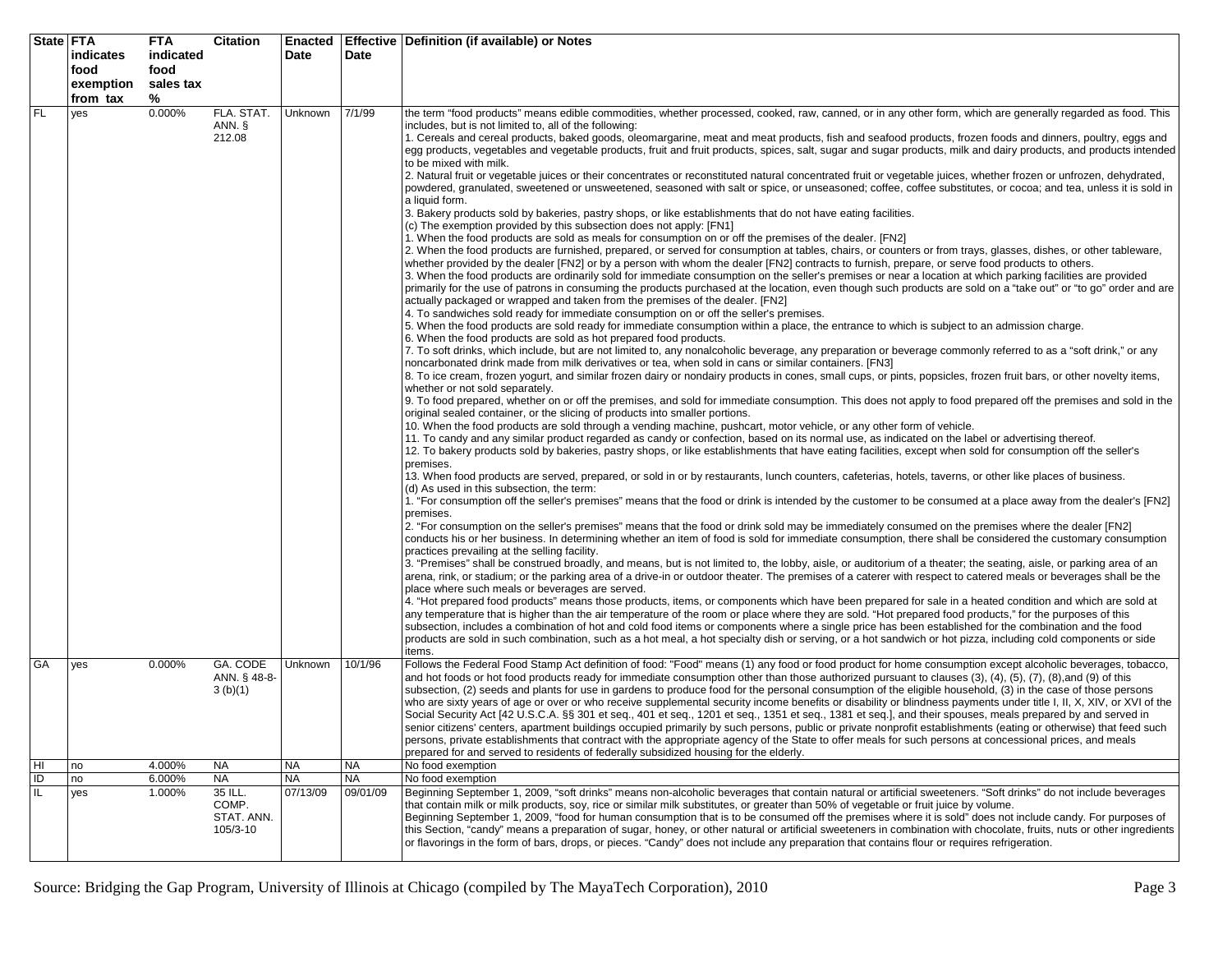|                | <b>State FTA</b> |            | <b>FTA</b> | <b>Citation</b>                                                                                                                    |           |           | Enacted   Effective   Definition (if available) or Notes                                                                                                                                                                                                                                                                                                                                                                                                                                                                                                                                                                                                                                                                                                                                                                                                                                                                                                                                                                                                                                                                                                                                                                                                                                                                                                                                                                                                                                                                                                                                                                                                                                                                                                                                                                                                                                                                                                                                                                                                                                                                                                            |
|----------------|------------------|------------|------------|------------------------------------------------------------------------------------------------------------------------------------|-----------|-----------|---------------------------------------------------------------------------------------------------------------------------------------------------------------------------------------------------------------------------------------------------------------------------------------------------------------------------------------------------------------------------------------------------------------------------------------------------------------------------------------------------------------------------------------------------------------------------------------------------------------------------------------------------------------------------------------------------------------------------------------------------------------------------------------------------------------------------------------------------------------------------------------------------------------------------------------------------------------------------------------------------------------------------------------------------------------------------------------------------------------------------------------------------------------------------------------------------------------------------------------------------------------------------------------------------------------------------------------------------------------------------------------------------------------------------------------------------------------------------------------------------------------------------------------------------------------------------------------------------------------------------------------------------------------------------------------------------------------------------------------------------------------------------------------------------------------------------------------------------------------------------------------------------------------------------------------------------------------------------------------------------------------------------------------------------------------------------------------------------------------------------------------------------------------------|
|                |                  | lindicates | indicated  |                                                                                                                                    | Date      | Date      |                                                                                                                                                                                                                                                                                                                                                                                                                                                                                                                                                                                                                                                                                                                                                                                                                                                                                                                                                                                                                                                                                                                                                                                                                                                                                                                                                                                                                                                                                                                                                                                                                                                                                                                                                                                                                                                                                                                                                                                                                                                                                                                                                                     |
|                |                  | food       | food       |                                                                                                                                    |           |           |                                                                                                                                                                                                                                                                                                                                                                                                                                                                                                                                                                                                                                                                                                                                                                                                                                                                                                                                                                                                                                                                                                                                                                                                                                                                                                                                                                                                                                                                                                                                                                                                                                                                                                                                                                                                                                                                                                                                                                                                                                                                                                                                                                     |
|                |                  | exemption  | sales tax  |                                                                                                                                    |           |           |                                                                                                                                                                                                                                                                                                                                                                                                                                                                                                                                                                                                                                                                                                                                                                                                                                                                                                                                                                                                                                                                                                                                                                                                                                                                                                                                                                                                                                                                                                                                                                                                                                                                                                                                                                                                                                                                                                                                                                                                                                                                                                                                                                     |
|                |                  | from tax   | %          |                                                                                                                                    |           |           |                                                                                                                                                                                                                                                                                                                                                                                                                                                                                                                                                                                                                                                                                                                                                                                                                                                                                                                                                                                                                                                                                                                                                                                                                                                                                                                                                                                                                                                                                                                                                                                                                                                                                                                                                                                                                                                                                                                                                                                                                                                                                                                                                                     |
| $\overline{N}$ |                  | yes        | 0.000%     | IND. CODE<br>ANN. §§ 6-<br>$2.5 - 5 - 20, 6 -$<br>$2.5 - 1 - 12, 6 -$<br>$2.5 - 1 - 16.6$<br>$2.5 - 1 - 20, 6 -$<br>$2.5 - 1 - 26$ | 5/8/03    | 01/01/04  | For purposes of this section, the term "food and food ingredients for human consumption" includes the following items if sold without eating utensils provided by<br>the seller:<br>(1) Food sold by a seller whose proper primary NAICS classification is manufacturing in sector 311, except subsector 3118 (bakeries).<br>(2) Food sold in an unheated state by weight or volume as a single item.<br>(3) Bakery items, including bread, rolls, buns, biscuits, bagels, croissants, pastries, donuts, danish, cakes, tortes, pies, tarts, muffins, bars, cookies, and tortillas.<br>(c) Except as otherwise provided by subsection (b), for purposes of this section, the term "food and food ingredients for human consumption" does not include:<br>$(1)$ candy:<br>(2) alcoholic beverages;<br>(3) soft drinks;<br>(4) food sold through a vending machine;<br>(5) food sold in a heated state or heated by the seller;<br>(6) two (2) or more food ingredients mixed or combined by the seller for sale as a single item (other than food that is only cut, repackaged, or pasteurized by the<br>seller, and eggs, fish, meat, poultry, and foods containing these raw animal foods requiring cooking by the consumer as recommended by the federal Food and<br>Drug Administration in chapter 3, subpart 3-401.11 of its Food Code so as to prevent food borne illnesses);<br>(7) food sold with eating utensils provided by the seller, including plates, knives, forks, spoons, glasses, cups, napkins, or straws (for purposes of this<br>subdivision, a plate does not include a container or packaging used to transport the food); or<br>(8) tobacco.<br>"Soft drinks" means nonalcoholic beverages that contain natural or artificial sweeteners. The term does not include beverages that contain milk or milk products,<br>soy, rice, or similar milk substitutes, or greater than fifty percent (50%) of vegetable or fruit juice by volume.                                                                                                                                                                                                      |
| <b>IA</b>      |                  | yes        | 0.000%     | IOWA CODE 6/19/03<br>ANN. §<br>423.3                                                                                               |           | 7/1/04    | "food" does not include alcoholic beverages, candy, dietary supplements, food sold through vending machines, prepared food, soft drinks, and tobacco.<br>For the purposes of this subsection:<br>a. "Alcoholic beverages" means beverages that are suitable for human consumption and contain one-half of one percent or more of alcohol by volume.<br>b. "Candy" means a preparation of sugar, honey, or other natural or artificial sweeteners in combination with chocolate, fruits, nuts, or other ingredients or<br>flavorings in the form of bars, drops, or pieces. Candy shall not include any preparation containing flour and shall require no refrigeration.<br>c. "Dietary supplement" means any product, other than tobacco, intended to supplement the diet that contains one or more of the following dietary ingredients:<br>(1) A vitamin.<br>(2) A mineral.<br>(3) An herb or other botanical.<br>(4) An amino acid.<br>(5) A dietary substance for use by humans to supplement the diet by increasing the total dietary intake.<br>(6) A concentrate, metabolite, constituent, extract, or combination of any of the ingredients in subparagraphs (1) through (5) that is intended for ingestion in<br>tablet, capsule, powder, softgel, gelcap, or liquid form, or if not intended for ingestion in such a form, is not represented as conventional food and is not<br>represented for use as a sole item of a meal or of the diet; and is required to be labeled as a dietary supplement, identifiable by the "supplement facts" box<br>found on the label and as required pursuant to 21 C.F.R. § 101.36.<br>d. "Food and food ingredients" means substances, whether in liquid, concentrated, solid, frozen, dried, or dehydrated form, that are sold for ingestion or chewing<br>by humans and are consumed for their taste or nutritional value.<br>"Soft drinks" means nonalcoholic beverages that contain natural or artificial sweeteners. "Soft drinks" does not include beverages that contain milk or milk<br>products; soy, rice, or similar milk substitutes; or greater than fifty percent of vegetable or fruit juice by volume. |
|                | KS               | I no       | 5.300%     | <b>NA</b>                                                                                                                          | <b>NA</b> | <b>NA</b> | No food exemption                                                                                                                                                                                                                                                                                                                                                                                                                                                                                                                                                                                                                                                                                                                                                                                                                                                                                                                                                                                                                                                                                                                                                                                                                                                                                                                                                                                                                                                                                                                                                                                                                                                                                                                                                                                                                                                                                                                                                                                                                                                                                                                                                   |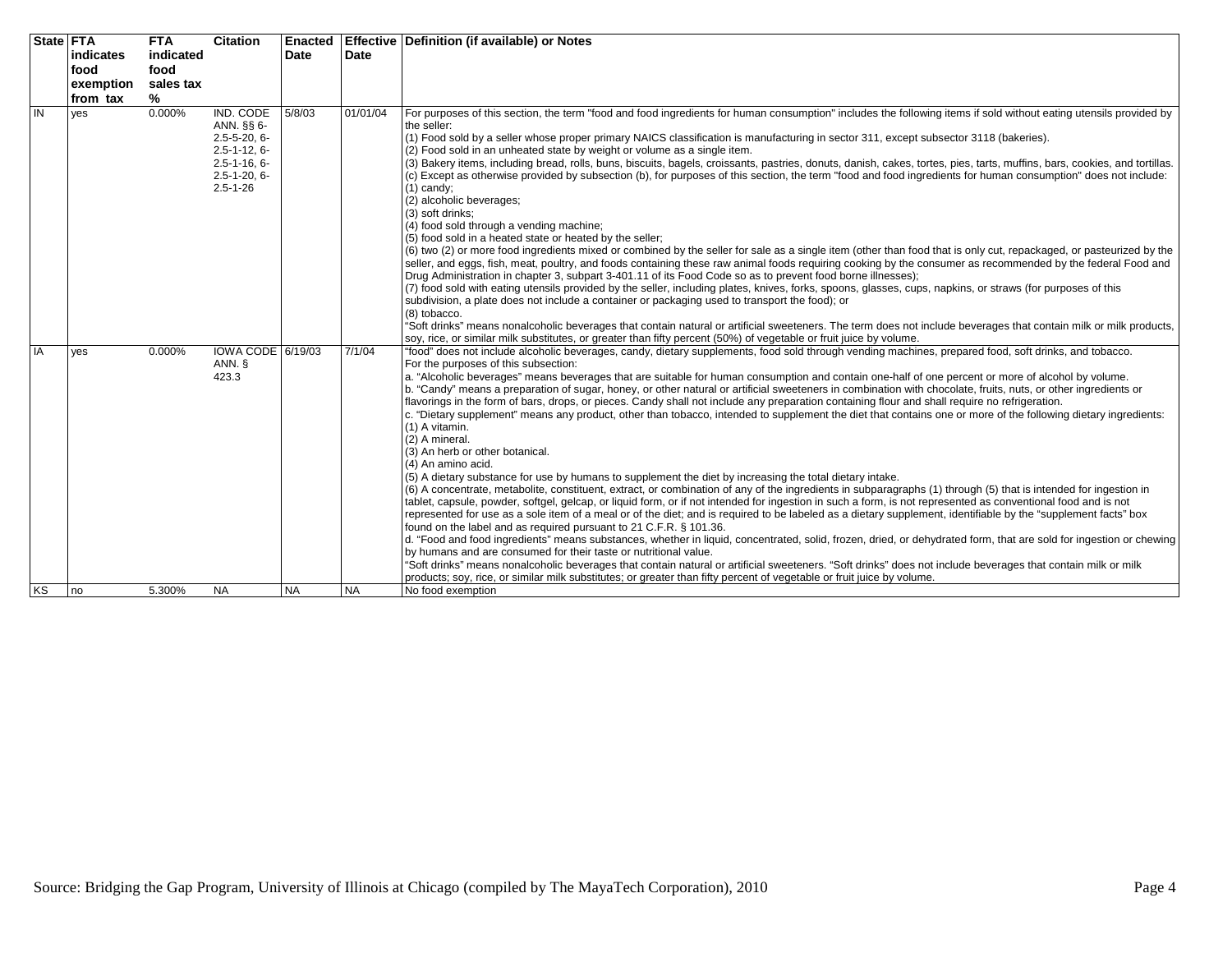|    | State FTA<br>indicates | <b>FTA</b><br>indicated | <b>Citation</b>                              | Enacted<br>Date                                                                                 | Date                                                                                            | Effective   Definition (if available) or Notes                                                                                                                                                                                                                                                                                                                                                                                                                                                                                                                                                                                                                                                                                                                                                                                                                                                                                                                                                                                                                                                                                                                                                                                                                                                                                                                                                                                                                                                                                                                                                                                                                                                                                                                                                                                                                                                                                                                                                                                                                                                                                                                                                                                                                                                                                                                                                                                                                                                                                                                                                                                                                                                                                                                                                                                                                                                                                                                                                                                                                                                                                                                                                                                                                                                                                                                                                                                                                                                                                                                                                                                                                                                                                                                                                                                                                                                     |
|----|------------------------|-------------------------|----------------------------------------------|-------------------------------------------------------------------------------------------------|-------------------------------------------------------------------------------------------------|----------------------------------------------------------------------------------------------------------------------------------------------------------------------------------------------------------------------------------------------------------------------------------------------------------------------------------------------------------------------------------------------------------------------------------------------------------------------------------------------------------------------------------------------------------------------------------------------------------------------------------------------------------------------------------------------------------------------------------------------------------------------------------------------------------------------------------------------------------------------------------------------------------------------------------------------------------------------------------------------------------------------------------------------------------------------------------------------------------------------------------------------------------------------------------------------------------------------------------------------------------------------------------------------------------------------------------------------------------------------------------------------------------------------------------------------------------------------------------------------------------------------------------------------------------------------------------------------------------------------------------------------------------------------------------------------------------------------------------------------------------------------------------------------------------------------------------------------------------------------------------------------------------------------------------------------------------------------------------------------------------------------------------------------------------------------------------------------------------------------------------------------------------------------------------------------------------------------------------------------------------------------------------------------------------------------------------------------------------------------------------------------------------------------------------------------------------------------------------------------------------------------------------------------------------------------------------------------------------------------------------------------------------------------------------------------------------------------------------------------------------------------------------------------------------------------------------------------------------------------------------------------------------------------------------------------------------------------------------------------------------------------------------------------------------------------------------------------------------------------------------------------------------------------------------------------------------------------------------------------------------------------------------------------------------------------------------------------------------------------------------------------------------------------------------------------------------------------------------------------------------------------------------------------------------------------------------------------------------------------------------------------------------------------------------------------------------------------------------------------------------------------------------------------------------------------------------------------------------------------------------------------------|
|    | food                   | food                    |                                              |                                                                                                 |                                                                                                 |                                                                                                                                                                                                                                                                                                                                                                                                                                                                                                                                                                                                                                                                                                                                                                                                                                                                                                                                                                                                                                                                                                                                                                                                                                                                                                                                                                                                                                                                                                                                                                                                                                                                                                                                                                                                                                                                                                                                                                                                                                                                                                                                                                                                                                                                                                                                                                                                                                                                                                                                                                                                                                                                                                                                                                                                                                                                                                                                                                                                                                                                                                                                                                                                                                                                                                                                                                                                                                                                                                                                                                                                                                                                                                                                                                                                                                                                                                    |
|    | exemption<br>from tax  | sales tax<br>%          |                                              |                                                                                                 |                                                                                                 |                                                                                                                                                                                                                                                                                                                                                                                                                                                                                                                                                                                                                                                                                                                                                                                                                                                                                                                                                                                                                                                                                                                                                                                                                                                                                                                                                                                                                                                                                                                                                                                                                                                                                                                                                                                                                                                                                                                                                                                                                                                                                                                                                                                                                                                                                                                                                                                                                                                                                                                                                                                                                                                                                                                                                                                                                                                                                                                                                                                                                                                                                                                                                                                                                                                                                                                                                                                                                                                                                                                                                                                                                                                                                                                                                                                                                                                                                                    |
| KY | yes                    | 0.000%                  | KY. REV.<br>STAT. ANN.<br>§ 139.485          | 3/18/03                                                                                         | 7/1/04                                                                                          | (2) The term "food and food ingredients" as used in subsection (1) of this section means substances, whether in liquid, concentrated, solid, frozen, dried, or<br>dehydrated form, that are sold for ingestion or chewing by humans and are consumed for their taste or nutritional value. "Food and food ingredients" shall not<br>include:<br>(a) Alcoholic beverages;<br>(b) Tobacco;<br>(c) Candy;<br>(d) Dietary supplements;<br>(e) Soft drinks; and<br>(f) Prepared food.<br>(3) For purposes of this section:<br>(a) "Alcoholic beverages" means beverages that are suitable for human consumption and contain one-half of one percent (0.5%) or more of alcohol by volume;<br>(b) "Tobacco" means cigarettes, cigars, chewing or pipe tobacco, or any other item that contains tobacco;<br>(c) "Candy" means a preparation of sugar, honey, or other natural or artificial sweeteners in combination with chocolate, fruits, nuts, or other ingredients or<br>flavorings in the form of bars, drops, or pieces. "Candy" shall not include:<br>1. Any preparation containing flour; or<br>2. Any item requiring refrigeration;<br>(d) "Dietary supplement" means any product, other than tobacco, intended to supplement the diet that:<br>1. Contains one (1) or more of the following dietary ingredients:<br>a. A vitamin;<br>b. A mineral;<br>c. An herb or other botanical;<br>d. An amino acid:<br>e. A dietary substance for use by humans to supplement the diet by increasing the total dietary intake; or<br>f. A concentrate, metabolite, constituent, extract, or combination of any ingredient described above;<br>2. Is intended for ingestion in tablet, capsule, powder, softgel, gelcap, or liquid form or, if not intended for ingestion in such a form, is not represented as<br>conventional food and is not represented for use as a sole item of a meal or of the diet; and<br>3. Is required to be labeled as a dietary supplement, identifiable by the "Supplement facts" box found on the label as required pursuant to 21 C.F.R. 101.36;<br>(e) "Soft drinks" means nonalcoholic beverages that contain natural or artificial sweeteners. "Soft drinks" does not include beverages that contain milk or milk<br>products, soy, rice, or similar milk substitutes, or greater than fifty percent (50%) of vegetable or fruit juice by volume;<br>(f) "Food sold through vending machines" means food dispensed from a machine or other mechanical device that accepts payment;<br>(g) "Prepared food" means:<br>1. Food sold in a heated state or heated by the retailer;<br>2. Two (2) or more food ingredients mixed or combined by the retailer for sale as a single item except food that is only cut, repackaged, or pasteurized by the<br>retailer, eggs, fish, meat, poultry, and foods containing these raw animal foods requiring cooking by the consumer as recommended by the Food and Drug<br>Administration in Chapter 3, Part 401.11 of the FDA Food Code so as to prevent food-borne illnesses; or<br>3. Food sold with eating utensils provided by the retailer, including plates, knives, forks, spoons, glasses, cups, napkins, or straws;<br>(h) Notwithstanding paragraph (g) of this subsection, "prepared food" shall not include the following items if sold without eating utensils provided by the seller:<br>1. Food sold by a seller whose proper primary North American Industry Classification System classification is manufacturing in sector 311, except subsector<br>3118: or<br>2. Bakery items, including bread, rolls, buns, biscuits, bagels, croissants, pastries, donuts, danishes, cakes, tortes, pies, tarts, muffins, bars, cookies, and<br>tortillas.<br>(4) Notwithstanding the provisions of subsection (1) of this section, "food and food ingredients" sold through vending machines or nonmechanical self-service |
| LA | yes                    | 0.000%                  | LA. REV.                                     | <b>Unknown</b>                                                                                  | 7/15/91                                                                                         | vending systems shall be subject to the tax imposed by this chapter.<br>Louisiana doesn't necessarily define food, but does have this in their "exemptions from state sales and use tax" statute: (n) Solely for purposes of the state                                                                                                                                                                                                                                                                                                                                                                                                                                                                                                                                                                                                                                                                                                                                                                                                                                                                                                                                                                                                                                                                                                                                                                                                                                                                                                                                                                                                                                                                                                                                                                                                                                                                                                                                                                                                                                                                                                                                                                                                                                                                                                                                                                                                                                                                                                                                                                                                                                                                                                                                                                                                                                                                                                                                                                                                                                                                                                                                                                                                                                                                                                                                                                                                                                                                                                                                                                                                                                                                                                                                                                                                                                                             |
|    |                        |                         | STAT. ANN.<br>§47:305                        |                                                                                                 |                                                                                                 | sales and use tax, food sold for preparation and consumption in the home including by way of extension and not of limitation bakery products. (o) Solely for<br>purposes of the state sales and use tax, dairy products. (p) Solely for purposes of the state sales and use tax, soft drinks. (q) Solely for purposes of the state<br>sales and use tax, fresh fruits and vegetables.                                                                                                                                                                                                                                                                                                                                                                                                                                                                                                                                                                                                                                                                                                                                                                                                                                                                                                                                                                                                                                                                                                                                                                                                                                                                                                                                                                                                                                                                                                                                                                                                                                                                                                                                                                                                                                                                                                                                                                                                                                                                                                                                                                                                                                                                                                                                                                                                                                                                                                                                                                                                                                                                                                                                                                                                                                                                                                                                                                                                                                                                                                                                                                                                                                                                                                                                                                                                                                                                                                              |
| ME | yes                    | 0.000%                  | ME. REV.<br>STAT. ANN.<br>tit. 36, §<br>1752 | grocery<br>staples:<br>last<br>amended<br>1991;<br>snack food<br>definition<br>repealed<br>1999 | grocery<br>staples:<br>last<br>amended<br>1991;<br>snack food<br>definition<br>repealed<br>1999 | "Grocery staples" means food products ordinarily consumed for human nourishment.<br>"Grocery staples" does not include spirituous, malt or vinous liquors; soft drinks, iced tea, sodas or beverages such as are ordinarily dispensed at bars or soda<br>fountains or in connection with bars or soda fountains; medicines, tonics, vitamins and preparations in liquid, powdered, granular, tablet, capsule, lozenge or pill<br>form, sold as dietary supplements or adjuncts, except when sold on the prescription of a physician; water, including mineral bottled and carbonated waters and<br>ice; dietary substitutes; candy and confections; and prepared food.                                                                                                                                                                                                                                                                                                                                                                                                                                                                                                                                                                                                                                                                                                                                                                                                                                                                                                                                                                                                                                                                                                                                                                                                                                                                                                                                                                                                                                                                                                                                                                                                                                                                                                                                                                                                                                                                                                                                                                                                                                                                                                                                                                                                                                                                                                                                                                                                                                                                                                                                                                                                                                                                                                                                                                                                                                                                                                                                                                                                                                                                                                                                                                                                                             |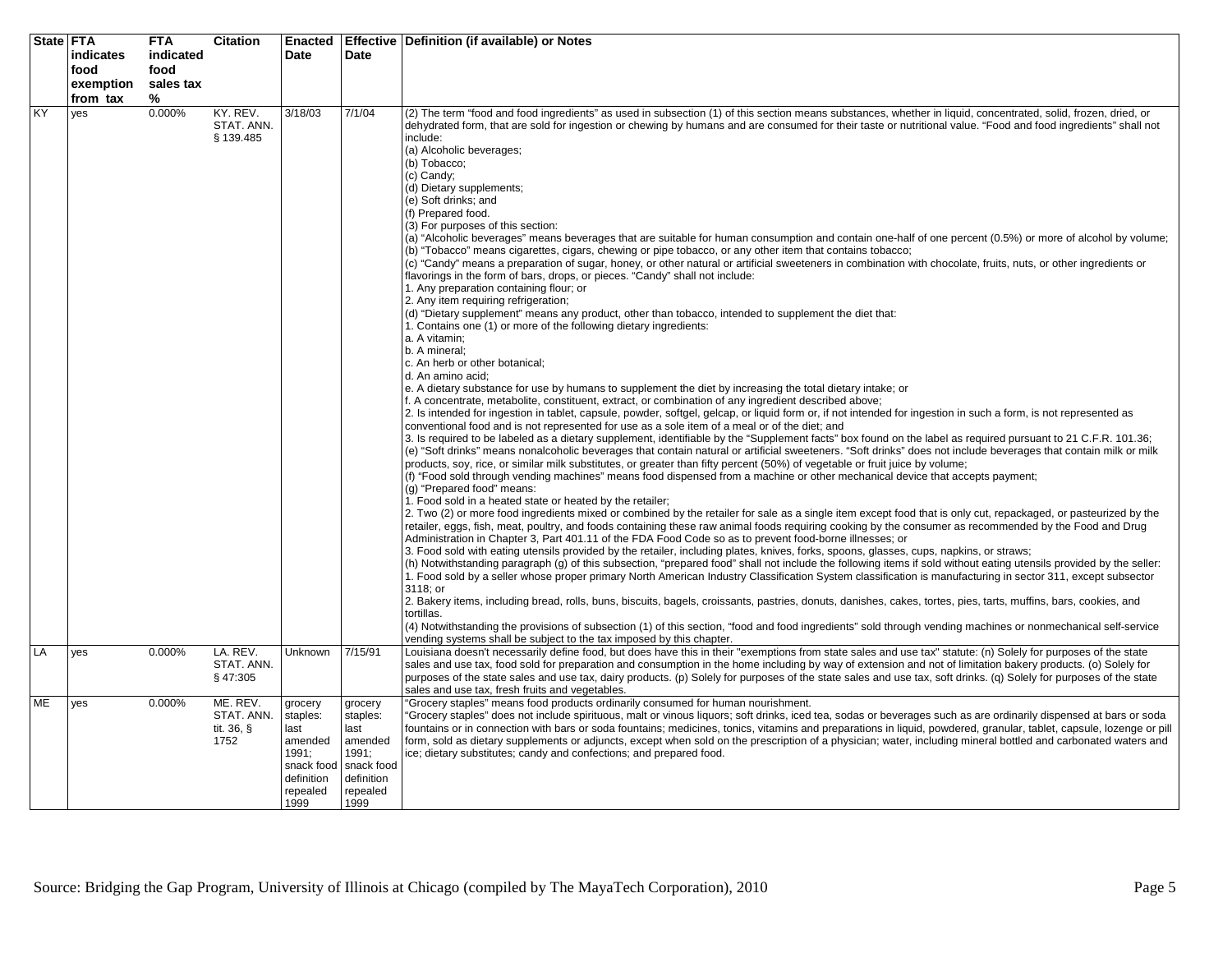| State   FTA |                       | <b>FTA</b>     | Citation                                         | <b>Enacted</b> |                  | <b>Effective Definition (if available) or Notes</b>                                                                                                                                                                                                                                                                                                                                                                                                                                                                                                                                                                                                                                                                                                                                                                                                                                                                                                                                                                                                                                                                                                                                                                                                                                                                                                                                                                                                                                                                                                                                                                                                                                                            |
|-------------|-----------------------|----------------|--------------------------------------------------|----------------|------------------|----------------------------------------------------------------------------------------------------------------------------------------------------------------------------------------------------------------------------------------------------------------------------------------------------------------------------------------------------------------------------------------------------------------------------------------------------------------------------------------------------------------------------------------------------------------------------------------------------------------------------------------------------------------------------------------------------------------------------------------------------------------------------------------------------------------------------------------------------------------------------------------------------------------------------------------------------------------------------------------------------------------------------------------------------------------------------------------------------------------------------------------------------------------------------------------------------------------------------------------------------------------------------------------------------------------------------------------------------------------------------------------------------------------------------------------------------------------------------------------------------------------------------------------------------------------------------------------------------------------------------------------------------------------------------------------------------------------|
|             | indicates             | indicated      |                                                  | Date           | Date             |                                                                                                                                                                                                                                                                                                                                                                                                                                                                                                                                                                                                                                                                                                                                                                                                                                                                                                                                                                                                                                                                                                                                                                                                                                                                                                                                                                                                                                                                                                                                                                                                                                                                                                                |
|             | food                  | food           |                                                  |                |                  |                                                                                                                                                                                                                                                                                                                                                                                                                                                                                                                                                                                                                                                                                                                                                                                                                                                                                                                                                                                                                                                                                                                                                                                                                                                                                                                                                                                                                                                                                                                                                                                                                                                                                                                |
|             | exemption<br>from tax | sales tax<br>℅ |                                                  |                |                  |                                                                                                                                                                                                                                                                                                                                                                                                                                                                                                                                                                                                                                                                                                                                                                                                                                                                                                                                                                                                                                                                                                                                                                                                                                                                                                                                                                                                                                                                                                                                                                                                                                                                                                                |
| <b>MD</b>   | yes                   | 0.000%         | MD. CODE<br>ANN., Tax §<br>11-206                |                |                  | (2) "Food for immediate consumption" means:<br>(i) food obtained from a salad, soup, or dessert bar;<br>(ii) party platters;<br>(iii) heated food;<br>(iv) sandwiches suitable for immediate consumption; or<br>(v) ice cream, frozen yogurt, and other frozen desserts, sold in containers of less than 1 pint.                                                                                                                                                                                                                                                                                                                                                                                                                                                                                                                                                                                                                                                                                                                                                                                                                                                                                                                                                                                                                                                                                                                                                                                                                                                                                                                                                                                               |
|             |                       |                |                                                  |                |                  | (3) "Facility for food consumption" does not include parking spaces for vehicles as the sole accommodation.<br>(4)(i) "Food" means food for human consumption.<br>(ii) "Food" includes the following foods and their products:<br>1. beverages, including coffee, coffee substitutes, cocoa, fruit juices, and tea;<br>2. condiments;<br>$3. eggs$<br>4. fish, meat, and poultry;<br>5. fruit, grain, and vegetables;<br>6. milk, including ice cream; and                                                                                                                                                                                                                                                                                                                                                                                                                                                                                                                                                                                                                                                                                                                                                                                                                                                                                                                                                                                                                                                                                                                                                                                                                                                     |
|             |                       |                |                                                  |                |                  | 7. sugar.<br>(iii) "Food" does not include:<br>1. an alcoholic beverage as defined in § 5-101 of this article;<br>2. a soft drink or carbonated beverage; or<br>3. candy or confectionery.                                                                                                                                                                                                                                                                                                                                                                                                                                                                                                                                                                                                                                                                                                                                                                                                                                                                                                                                                                                                                                                                                                                                                                                                                                                                                                                                                                                                                                                                                                                     |
| MA          | yes                   | 0.000%         | MASS. GEN. Prior to<br>LAWS ANN.<br>Ch. 64H, § 6 | 1996           | Prior to<br>1996 | "Food products" includes cereals and cereal products, flour and flour products, milk and milk products, including ice cream, oleomargarine, meat and meat<br>products, fish and fish products, eggs and egg products, vegetables and vegetable products, fruit and fruit products, soft drinks, herbs, spices and salt, sugar<br>and sugar products, candy and confectionery; coffee and coffee substitutes, tea, cocoa and cocoa products; and ice when used for household consumption.<br>"Food products" does not include alcoholic beverages as defined in chapter one hundred and thirty-eight except as hereinafter provided, medicines, tonics and<br>preparations in liquid, powdered, granular, tablet, capsule, lozenge and pill form sold as dietary supplements or adjuncts. "Food products" does not include<br>meals consisting of any of the items defined as food products in this paragraph for consumption on or off the premises where sold.<br>"Honor snack tray", any vending arrangement in which only candy or snacks are available in an open tray for the benefit of employees in an establishment that<br>normally does not sell food or food products and for which payment is made on the honor system.<br>"Meals" shall mean any food or beverage, or both, prepared for human consumption and provided by a restaurant, where the food or beverages is intended for<br>consumption on or off the restaurant premises, and includes food or beverages sold on a "take out" or "to go" basis, whether or not they are packaged or<br>wrapped and whether or not they are taken from the premises of the restaurant.<br>(CHANGE TO SALES TAX RATE TO 6.25% effective August 1, 2009 |
| MI          | yes                   | 0.000%         | MICH.<br>COMP.<br>LAWS ANN.<br>§ 205.54g         | 6/28/04        | 9/1/04           | "Food and food ingredients" means substances, whether in liquid, concentrated, solid, frozen, dried, or dehydrated form, that are sold for ingestion or chewing<br>by humans and are consumed for their taste or nutritional value. Food and food ingredients do not include alcoholic beverages and tobacco.<br>Food or drink heated or cooled mechanically, electrically, or by other artificial means to an average temperature above 75 degrees Fahrenheit or below 65<br>degrees Fahrenheit before sale and sold from a vending machine, except milk, nonalcoholic beverages in a sealed container, and fresh fruit, is subject to the<br>tax under this act. The tax due under this act on the sale of food or drink from a vending machine selling both taxable items and items exempt under this<br>subsection shall be calculated under this act based on 1 of the following as determined by the taxpayer:<br>(a) Actual gross proceeds from sales at retail. (b) Forty-five percent of proceeds from the sale of items subject to tax under this act or exempt from the tax levied<br>under this act, other than from the sale of carbonated beverages.                                                                                                                                                                                                                                                                                                                                                                                                                                                                                                                                             |
| <b>MN</b>   | yes                   | 0.000%         | MINN.<br>STAT. ANN.<br>§ 297A.61<br>and 297A.67  | 6/30/01        | 1/1/02           | Subd. 2. Food and food ingredients. Except as otherwise provided in this subdivision, food and food ingredients are exempt. For purposes of this subdivision,<br>"food" and "food ingredients" mean substances, whether in liquid, concentrated, solid, frozen, dried, or dehydrated form, that are sold for ingestion or chewing<br>by humans and are consumed for their taste or nutritional value. Food and food ingredients exempt under this subdivision do not include candy, soft drinks, food<br>sold through vending machines, dietary supplements, and prepared foods.<br>Subd. 32. Soft drinks. "Soft drinks" means nonalcoholic beverages that contain natural or artificial sweeteners. Soft drinks do not include beverages that contain<br>milk or milk products; soy, rice, or similar milk substitutes; or greater than 50 percent vegetable or fruit juice by volume.<br>Subd. 33. Candy. "Candy" means a preparation of sugar, honey, or other natural or artificial sweeteners in combination with chocolate, fruits, nuts, or other<br>ingredients or flavorings in the form of bars, drops, or pieces. Candy does not include any preparation containing flour and must require no refrigeration.                                                                                                                                                                                                                                                                                                                                                                                                                                                                                        |
| MS          | no                    | 7.000%         | <b>NA</b>                                        | <b>NA</b>      | <b>NA</b>        | No food exemption                                                                                                                                                                                                                                                                                                                                                                                                                                                                                                                                                                                                                                                                                                                                                                                                                                                                                                                                                                                                                                                                                                                                                                                                                                                                                                                                                                                                                                                                                                                                                                                                                                                                                              |
| <b>MO</b>   | yes                   | 1.225%         | MO. ANN.<br>STAT §<br>144.014                    | 1997           | 1/1/98           | Follows the Federal Food Stamp Act definition of food: "Food" means (1) any food or food product for home consumption except alcoholic beverages, tobacco,<br>and hot foods or hot food products ready for immediate consumption other than those authorized pursuant to clauses (3), (4), (5), (7), (8), and (9) of this<br>subsection, (2) seeds and plants for use in gardens to produce food for the personal consumption of the eligible household, (3) in the case of those persons<br>who are sixty years of age or over or who receive supplemental security income benefits or disability or blindness payments under title I, II, X, XIV, or XVI of the<br>Social Security Act [42 U.S.C.A. §§ 301 et seq., 401 et seq., 1201 et seq., 1351 et seq., 1381 et seq.], and their spouses, meals prepared by and served in<br>senior citizens' centers, apartment buildings occupied primarily by such persons, public or private nonprofit establishments (eating or otherwise) that feed such<br>persons, private establishments that contract with the appropriate agency of the State to offer meals for such persons at concessional prices, and meals<br>prepared for and served to residents of federally subsidized housing for the elderly.                                                                                                                                                                                                                                                                                                                                                                                                                                                     |
| <b>MT</b>   | no                    | 0.000%         | <b>NA</b>                                        | <b>NA</b>      | <b>NA</b>        | No sales tax                                                                                                                                                                                                                                                                                                                                                                                                                                                                                                                                                                                                                                                                                                                                                                                                                                                                                                                                                                                                                                                                                                                                                                                                                                                                                                                                                                                                                                                                                                                                                                                                                                                                                                   |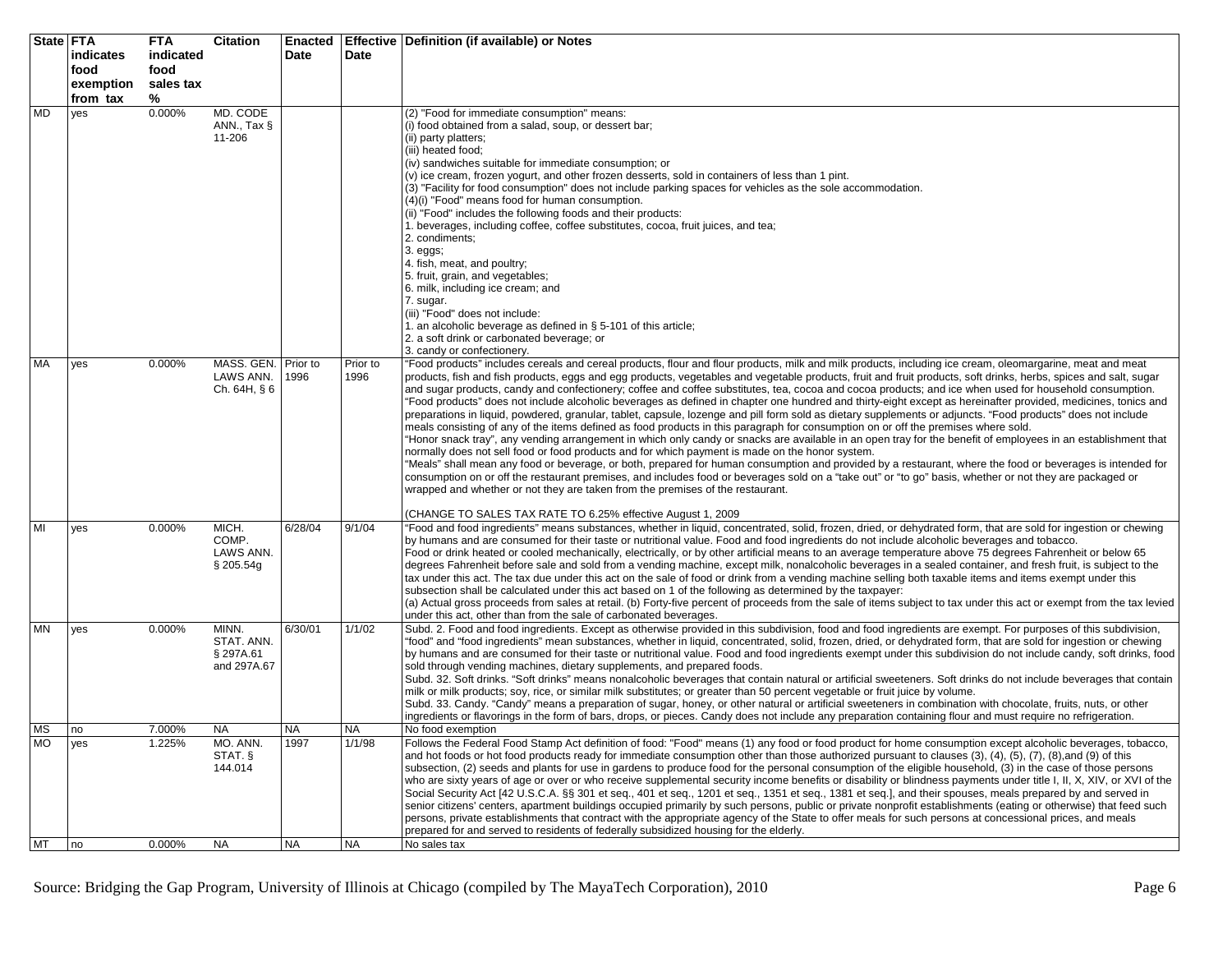| State FTA | indicates<br>food<br>exemption<br>from tax | <b>FTA</b><br>indicated<br>food<br>sales tax<br>% | <b>Citation</b>                                               | Date             | Date             | Enacted   Effective   Definition (if available) or Notes                                                                                                                                                                                                                                                                                                                                                                                                                                                                                                                                                                                                                                                                                                                                                                                                                                                                                                                                                                                                                                                                                                                                                                                                                                                                                                                                                                                                                                                                                                                                                                                                                                                                                                                                                                                                                                                                                                                                                                                                                                                                                                                                                                                                                                                                                                                                                                                                                                                                                                                                                                                                |
|-----------|--------------------------------------------|---------------------------------------------------|---------------------------------------------------------------|------------------|------------------|---------------------------------------------------------------------------------------------------------------------------------------------------------------------------------------------------------------------------------------------------------------------------------------------------------------------------------------------------------------------------------------------------------------------------------------------------------------------------------------------------------------------------------------------------------------------------------------------------------------------------------------------------------------------------------------------------------------------------------------------------------------------------------------------------------------------------------------------------------------------------------------------------------------------------------------------------------------------------------------------------------------------------------------------------------------------------------------------------------------------------------------------------------------------------------------------------------------------------------------------------------------------------------------------------------------------------------------------------------------------------------------------------------------------------------------------------------------------------------------------------------------------------------------------------------------------------------------------------------------------------------------------------------------------------------------------------------------------------------------------------------------------------------------------------------------------------------------------------------------------------------------------------------------------------------------------------------------------------------------------------------------------------------------------------------------------------------------------------------------------------------------------------------------------------------------------------------------------------------------------------------------------------------------------------------------------------------------------------------------------------------------------------------------------------------------------------------------------------------------------------------------------------------------------------------------------------------------------------------------------------------------------------------|
| <b>NE</b> | yes                                        | 0.000%                                            | NEB. REV.<br>STAT. §<br>77.2704.24                            | 5/6/03           | 01/01/04         | Food and food ingredients means substances, whether in liquid, concentrated, solid, frozen, dried, or dehydrated form that are sold for ingestion or chewing by<br>humans and are consumed for their taste or nutritional value. Food and food ingredients does not include alcoholic beverages, dietary supplements, or tobacco                                                                                                                                                                                                                                                                                                                                                                                                                                                                                                                                                                                                                                                                                                                                                                                                                                                                                                                                                                                                                                                                                                                                                                                                                                                                                                                                                                                                                                                                                                                                                                                                                                                                                                                                                                                                                                                                                                                                                                                                                                                                                                                                                                                                                                                                                                                        |
| <b>NV</b> | yes                                        | 0.000%                                            | NEV. REV.<br>STAT. ANN.<br>ާ<br>360B.460,<br>.445.<br>372.284 | 6/13/07          | 10/1/07          | 'Food" and "food ingredients" means substances, whether in liquid, concentrated, solid, frozen, dried or dehydrated form, that are sold for ingestion or chewing<br>by humans and are consumed for their taste or nutritional value, except alcoholic beverages, dietary supplements and tobacco. (2007 legislation added dietary<br>supplements)                                                                                                                                                                                                                                                                                                                                                                                                                                                                                                                                                                                                                                                                                                                                                                                                                                                                                                                                                                                                                                                                                                                                                                                                                                                                                                                                                                                                                                                                                                                                                                                                                                                                                                                                                                                                                                                                                                                                                                                                                                                                                                                                                                                                                                                                                                       |
| NΗ        | no                                         | 0.000%                                            | <b>NA</b>                                                     | <b>NA</b>        | <b>NA</b>        | No sales tax                                                                                                                                                                                                                                                                                                                                                                                                                                                                                                                                                                                                                                                                                                                                                                                                                                                                                                                                                                                                                                                                                                                                                                                                                                                                                                                                                                                                                                                                                                                                                                                                                                                                                                                                                                                                                                                                                                                                                                                                                                                                                                                                                                                                                                                                                                                                                                                                                                                                                                                                                                                                                                            |
| <b>NJ</b> | yes                                        | 0.000%                                            | N.J. STAT.<br>ANN. §<br>54:32B-8.2                            | 7/2/05           | 10/1/05          | a. Receipts from the following are exempt from the tax imposed under the "Sales and Use Tax Act:" sales of food and food ingredients and dietary supplements,<br>sold for human consumption off the premises where sold but not including (1) candy, and (2) soft drinks, all of which shall be subject to the retail sales and<br>compensating use taxes, whether or not the item is sold in liquid form.<br>b. The exemption in this section is not applicable to prepared food subject to tax under subsection (c) of section 3 of the Sales and Use Tax Act (C.54:32B-3).<br>c. As used in this section:<br>"Candy" means a preparation of sugar, honey, or other natural or artificial sweeteners in combination with chocolate, fruits, nuts or other ingredients or<br>flavorings in the form of bars, drops, or pieces. "Candy" does not include any preparation containing flour or requiring refrigeration; [during the state verification<br>project in 2007, state said that gum is a type of candy]<br>"Dietary supplement" means any product, other than tobacco, intended to supplement the diet, that:<br>(1) contains one or more of the following dietary ingredients: a vitamin; a mineral; an herb or other botanical; an amino acid; a dietary substance for use by<br>humans to supplement the diet by increasing the total dietary intake; a concentrate, metabolite, constituent, extract, or combination of any ingredient described<br>herein;<br>(2) is intended for ingestion in tablet, capsule, powder, softgel, gelcap, or liquid form, or if not intended for ingestion in such a form, is not represented as<br>conventional food and is not represented for use as a sole item of a meal or of the diet; and<br>(3) is required to be labeled as a dietary supplement, identifiable by the "Supplemental Facts" box found on the label and as required pursuant to 21 C.F.R.<br>s.101.36;<br>"Food and food ingredients" means substances, whether in liquid, concentrated, solid, frozen, dried, or dehydrated form, that are sold for ingestion or chewing<br>by humans and are consumed for their taste or nutritional value, "Food and food ingredients" does not include alcoholic beverages or tobacco;<br>'Soft drinks" means non-alcoholic beverages that contain natural or artificial sweeteners. "Soft drinks" does not include beverages that contain: milk or milk<br>products; soy, rice or similar milk substitutes; or greater than fifty percent of vegetable or fruit juice by volume; and<br>'Tobacco" means cigarettes, cigars, chewing or pipe tobacco, or any other item that contains tobacco. |
| <b>NM</b> | yes                                        | 0.000%                                            | N.M. STAT.<br>ANN. § 7-9-<br>92                               | 3/1/04           | 01/01/05         | Follows the Federal Food Stamp Act definition of food: "Food" means (1) any food or food product for home consumption except alcoholic beverages, tobacco,<br>and hot foods or hot food products ready for immediate consumption other than those authorized pursuant to clauses (3), (4), (5), (7), (8),and (9) of this<br>subsection, (2) seeds and plants for use in gardens to produce food for the personal consumption of the eligible household, (3) in the case of those persons<br>who are sixty years of age or over or who receive supplemental security income benefits or disability or blindness payments under title I, II, X, XIV, or XVI of the<br>Social Security Act [42 U.S.C.A. §§ 301 et seq., 401 et seq., 1201 et seq., 1351 et seq., 1381 et seq.], and their spouses, meals prepared by and served in<br>senior citizens' centers, apartment buildings occupied primarily by such persons, public or private nonprofit establishments (eating or otherwise) that feed such<br>persons, private establishments that contract with the appropriate agency of the State to offer meals for such persons at concessional prices, and meals<br>prepared for and served to residents of federally subsidized housing for the elderly.                                                                                                                                                                                                                                                                                                                                                                                                                                                                                                                                                                                                                                                                                                                                                                                                                                                                                                                                                                                                                                                                                                                                                                                                                                                                                                                                                                                               |
| <b>NY</b> | yes                                        | 0.000%                                            | N.Y. TAX<br>LAW § 1115                                        | Prior to<br>1987 | Prior to<br>1987 | 1) Food, food products, beverages, dietary foods and health supplements, sold for human consumption but not including (i) candy and confectionery, (ii) fruit<br>drinks which contain less than seventy percent of natural fruit juice, (iii) soft drinks, sodas and beverages such as are ordinarily dispensed at soda fountains or<br>in connection therewith (other than coffee, tea and cocoa) and (iv) beer, wine or other alcoholic beverages, all of which shall be subject to the retail sales and<br>compensating use taxes, whether or not the item is sold in liquid form. The food and drink excluded from the exemption provided by this paragraph under<br>subparagraphs (i), (ii) and (iii) of this paragraph shall be exempt under this paragraph when sold for seventy-five cents or less through any vending machine<br>activated by the use of coin, currency, credit card or debit card. With the exception of the provision in this paragraph providing for an exemption for certain food<br>or drink sold for seventy-five cents or less through vending machines, nothing herein shall be construed as exempting food or drink from the tax imposed under<br>subdivision (d) of section eleven hundred five.[which taxes food in addition to alcohol sold in restaurants, taverns, and bars]                                                                                                                                                                                                                                                                                                                                                                                                                                                                                                                                                                                                                                                                                                                                                                                                                                                                                                                                                                                                                                                                                                                                                                                                                                                                                                                                     |
| <b>NC</b> | yes                                        | 0.000%                                            | $N.C.$ GEN.<br>STAT. §§<br>105-<br>164.13B,<br>105-164.3      | 11/29/01         | 1/1/02           | Food. -- Substances that are sold for ingestion or chewing by humans and are consumed for their taste or nutritional value. The substances may be in liquid,<br>concentrated, solid, frozen, dried, or dehydrated form. The term does not include an alcoholic beverage, as defined in G.S. 105-113.68, or a tobacco product, as<br>defined in G.S. 105-113.4.<br>Candy. -- A preparation of sugar, honey, or other natural or artificial sweeteners in combination with chocolate, fruits, nuts, or other ingredients or flavorings in<br>the form of bars, drops, or pieces that do not require refrigeration. The term does not include any preparation that contains flour.<br>Soft drink. -- A nonalcoholic beverage that contains natural or artificial sweeteners. The term does not include beverages that contain one or more of the<br>following:<br>a. Milk or milk products.<br>b. Soy, rice, or similar milk substitutes.<br>c. More than fifty percent (50%) vegetable or fruit juice<br>[NC exempts food, but not candy or soft drinks from sales tax, or sales of food from vending machines: N.C. GEN. STAT. § 105-164.13B]                                                                                                                                                                                                                                                                                                                                                                                                                                                                                                                                                                                                                                                                                                                                                                                                                                                                                                                                                                                                                                                                                                                                                                                                                                                                                                                                                                                                                                                                                                            |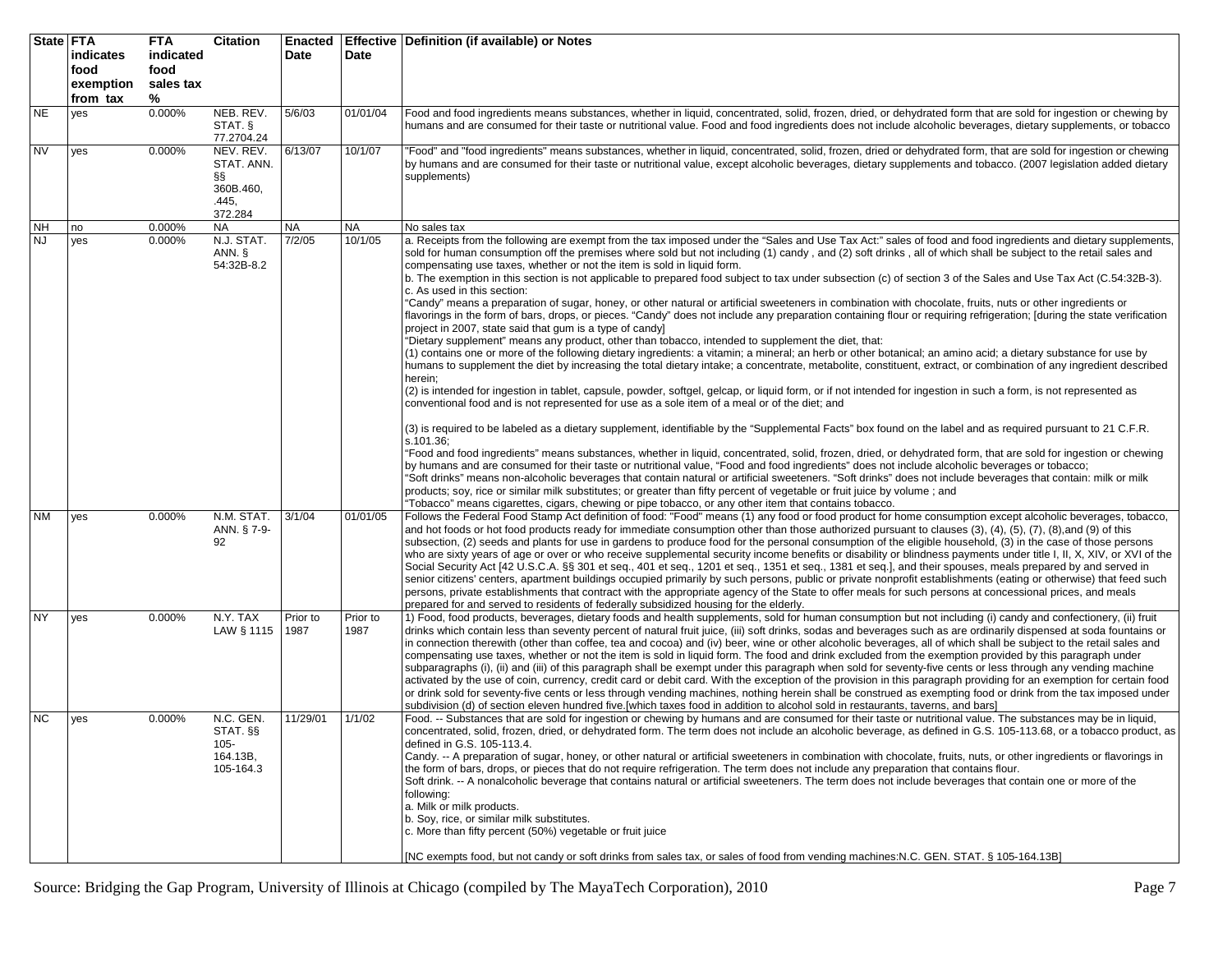|           | State FTA<br>indicates<br>food<br>exemption<br>from tax | <b>FTA</b><br>indicated<br>food<br>sales tax<br>% | <b>Citation</b>                                               | Date      | Date      | Enacted   Effective   Definition (if available) or Notes                                                                                                                                                                                                                                                                                                                                                                                                                                                                                                                                                                                                                                                                                                                                                                                                                                                                                                                                                                                                                                                                                                                                                                                                                                                                                                                                                                                                                                                                                                                                                                                                                                                                                                                                                                                                                                                                                                                                                                                                                                                                                                                                                                                                                                                                                                                                                                                                                                                                                                                                                                                                                                                                                                                                                                                                                                                                                                                                                                                                                                                                                                 |
|-----------|---------------------------------------------------------|---------------------------------------------------|---------------------------------------------------------------|-----------|-----------|----------------------------------------------------------------------------------------------------------------------------------------------------------------------------------------------------------------------------------------------------------------------------------------------------------------------------------------------------------------------------------------------------------------------------------------------------------------------------------------------------------------------------------------------------------------------------------------------------------------------------------------------------------------------------------------------------------------------------------------------------------------------------------------------------------------------------------------------------------------------------------------------------------------------------------------------------------------------------------------------------------------------------------------------------------------------------------------------------------------------------------------------------------------------------------------------------------------------------------------------------------------------------------------------------------------------------------------------------------------------------------------------------------------------------------------------------------------------------------------------------------------------------------------------------------------------------------------------------------------------------------------------------------------------------------------------------------------------------------------------------------------------------------------------------------------------------------------------------------------------------------------------------------------------------------------------------------------------------------------------------------------------------------------------------------------------------------------------------------------------------------------------------------------------------------------------------------------------------------------------------------------------------------------------------------------------------------------------------------------------------------------------------------------------------------------------------------------------------------------------------------------------------------------------------------------------------------------------------------------------------------------------------------------------------------------------------------------------------------------------------------------------------------------------------------------------------------------------------------------------------------------------------------------------------------------------------------------------------------------------------------------------------------------------------------------------------------------------------------------------------------------------------------|
| <b>ND</b> | yes                                                     | 0.000%                                            | N.D. CENT.<br>CODE §<br>57.39.2-04.1;<br>$§ 57.40.2-$<br>04.1 | 3/9/07    | 9/15/07   | 'food and food ingredients" means substances, whether in liquid, concentrated, solid, frozen, dried, or dehydrated form, that are sold for ingestion or chewing by<br>humans and are consumed for taste or nutritional value.<br>1. For purposes of this section, "food" and "food ingredients" do not include:<br>a. Alcoholic beverages.<br>b. Candy or chewing gum.<br>c. Dietary supplements.<br>d. Prepared food.<br>e. Soft drinks containing fifty percent or less fruit juice.<br>. Tobacco.<br>For purposes of this section:<br>'Alcoholic beverages" means beverages that are suitable for human consumption and contain one-half of one percent or more of alcohol by volume.<br>'Candy" means a preparation of sugar, honey, or other natural or artificial sweeteners in combination with chocolate, fruits, nuts, or other ingredients or flavoring<br>in the form of bars, drops, or pieces. Candy does not include any preparation containing flour and does not require refrigeration.<br>'Dietary supplement" means any product, other than tobacco, intended to supplement the diet which contains one or more of the following dietary ingredients: a<br>vitamin; a mineral; an herb or other botanical; an amino acid; a dietary substance for use by humans to supplement the diet by increasing the total dietary<br>intake; an oral concentrate, metabolite, constitute, extract, or combination of any dietary ingredients described in this sentence and which is intended for<br>ingestion in tablet, capsule, powder, soft gel, gel cap, or liquid form, or if not represented for use as a sole item of a meal or of a diet; and is required to be<br>labeled as a dietary supplement, identifiable by the supplemental facts box found on the label and as required pursuant to 21 CFR section 101.36.<br>'Soft drinks" means nonalcoholic beverages that contain natural or artificial sweeteners. "Soft drinks" does not include beverages that contain milk or milk<br>products, soy, rice, or similar milk substitutes, or greater than fifty percent of vegetable or fruit juice by volume.                                                                                                                                                                                                                                                                                                                                                                                                                                                                                                                                                                                                                                                                                                                                                                                                                                                                                                                                                                                                                           |
| OH        | yes                                                     | 0.000%                                            | OHIO REV.<br>CODE ANN.<br>§§ 5739.01,<br>.02                  | 9/15/03   | 7/1/04    | 'Food" means substances, whether in liquid, concentrated, solid, frozen, dried, or dehydrated form, that are sold for ingestion or chewing by humans and are<br>consumed for their taste or nutritional value. "Food" does not include alcoholic beverages, dietary supplements, soft drinks, or tobacco.<br>"Alcoholic beverages" means beverages that are suitable for human consumption and contain one-half of one per cent or more of alcohol by volume.<br>"Dietary supplements" means any product, other than tobacco, that is intended to supplement the diet and that is intended for ingestion in tablet, capsule,<br>powder, softgel, gelcap, or liquid form, or, if not intended for ingestion in such a form, is not represented as conventional food for use as a sole item of a meal or<br>of the diet; that is required to be labeled as a dietary supplement, identifiable by the "supplement facts" box found on the label, as required by 21 C.F.R. 101.36;<br>and that contains one or more of the following dietary ingredients:<br>(i) A vitamin;<br>(ii) A mineral;<br>(iii) An herb or other botanical;<br>(iv) An amino acid;<br>(v) A dietary substance for use by humans to supplement the diet by increasing the total dietary intake;<br>(vi) A concentrate, metabolite, constituent, extract, or combination of any ingredient described in divisions (EEE)(2)(b)(i) to (v) of this section.<br>'Soft drinks" means nonalcoholic beverages that contain natural or artificial sweeteners. "Soft drinks" does not include beverages that contain milk or milk<br>products, soy, rice, or similar milk substitutes, or that contains greater than fifty per cent vegetable or fruit juice by volume.<br>'Tobacco" means cigarettes, cigars, chewing or pipe tobacco, or any other item that contains tobacco.                                                                                                                                                                                                                                                                                                                                                                                                                                                                                                                                                                                                                                                                                                                                                                                                                                                                                                                                                                                                                                                                                                                                                                                                                                                                                                                |
| OK        | no                                                      | 4.500%                                            | <b>NA</b>                                                     | <b>NA</b> | <b>NA</b> | No food exemption                                                                                                                                                                                                                                                                                                                                                                                                                                                                                                                                                                                                                                                                                                                                                                                                                                                                                                                                                                                                                                                                                                                                                                                                                                                                                                                                                                                                                                                                                                                                                                                                                                                                                                                                                                                                                                                                                                                                                                                                                                                                                                                                                                                                                                                                                                                                                                                                                                                                                                                                                                                                                                                                                                                                                                                                                                                                                                                                                                                                                                                                                                                                        |
| <b>OR</b> | no                                                      | 0.000%                                            | <b>NA</b>                                                     | NA        | <b>NA</b> | No state sales tax                                                                                                                                                                                                                                                                                                                                                                                                                                                                                                                                                                                                                                                                                                                                                                                                                                                                                                                                                                                                                                                                                                                                                                                                                                                                                                                                                                                                                                                                                                                                                                                                                                                                                                                                                                                                                                                                                                                                                                                                                                                                                                                                                                                                                                                                                                                                                                                                                                                                                                                                                                                                                                                                                                                                                                                                                                                                                                                                                                                                                                                                                                                                       |
| PA        | yes                                                     | 0.000%                                            | 72 PA.<br>CONS.<br>STAT. SS<br>7204, 7201                     | 8/4/1991  | 1/1/92    | [PA exempts the following from sales tax]<br>The sale at retail or use of food and beverages for human consumption, except that this exclusion shall not apply with respect to-<br>(i) Soft drinks;<br>(ii) Malt and brewed beverages and spirituous and vinous liquors;<br>(iii) Food or beverages, whether sold for consumption on or off the premises or on a "take-out" or "to go" basis or delivered to the purchaser or consumer, when<br>purchased (A) from persons engaged in the business of catering; or (B) from persons engaged in the business of operating establishments from which ready-to-<br>eat food and beverages are sold, including, but not limited to, restaurants, cafes, lunch counters, private and social clubs, taverns, dining cars, hotels, night<br>clubs, fast food operations, pizzerias, fairs, carnivals, lunch carts, ice cream stands, snack bars, cafeterias, employe cafeterias, theaters, stadiums, arenas,<br>amusement parks, carryout shops, coffee shops and other establishments whether mobile or immobile. For purposes of this clause, a bakery, a pastry shop, a<br>donut shop, a delicatessen, a grocery store, a supermarket, a farmer's market, a convenience store or a vending machine shall not be considered an<br>establishment from which food or beverages ready to eat are sold except for the sale of meals, sandwiches, food from salad bars, hand-dipped or hand-served<br>iced based products including ice cream and yogurt, hot soup, hot pizza and other hot food items, brewed coffee and hot beverages. For purposes of this<br>subclause, beverages shall not include malt and brewed beverages and spirituous and vinous liquors but shall include soft drinks. The sale at retail of food and<br>beverages at or from a school or church in the ordinary course of the activities of such organization is not subject to tax.<br>'Soft drinks." All nonalcoholic beverages, whether carbonated or not, such as soda water, ginger ale, coca cola, lime cola, pepsi cola, Dr. Pepper, fruit juice<br>when plain or carbonated water, flavoring or syrup is added, carbonated water, orangeade, lemonade, root beer or any and all preparations, commonly referred<br>to as "soft drinks," of whatsoever kind, and are further described as including any and all beverages, commonly referred to as "soft drinks," which are made with<br>or without the use of any syrup. The term "soft drinks" shall not include natural fruit or vegetable juices or their concentrates, or non-carbonated fruit juice drinks<br>containing not less than twenty-five per cent by volume of natural fruit juices or of fruit juice which has been reconstituted to its original state, or natural<br>concentrated fruit or vegetable juices reconstituted to their original state, whether any of the foregoing natural juices are frozen or unfrozen, sweetened or<br>unsweetened, seasoned with salt or spice or unseasoned, nor shall the term "soft drinks" include coffee, coffee substitutes, tea, cocoa, natural fluid milk or non-<br>carbonated drinks made from milk derivatives. |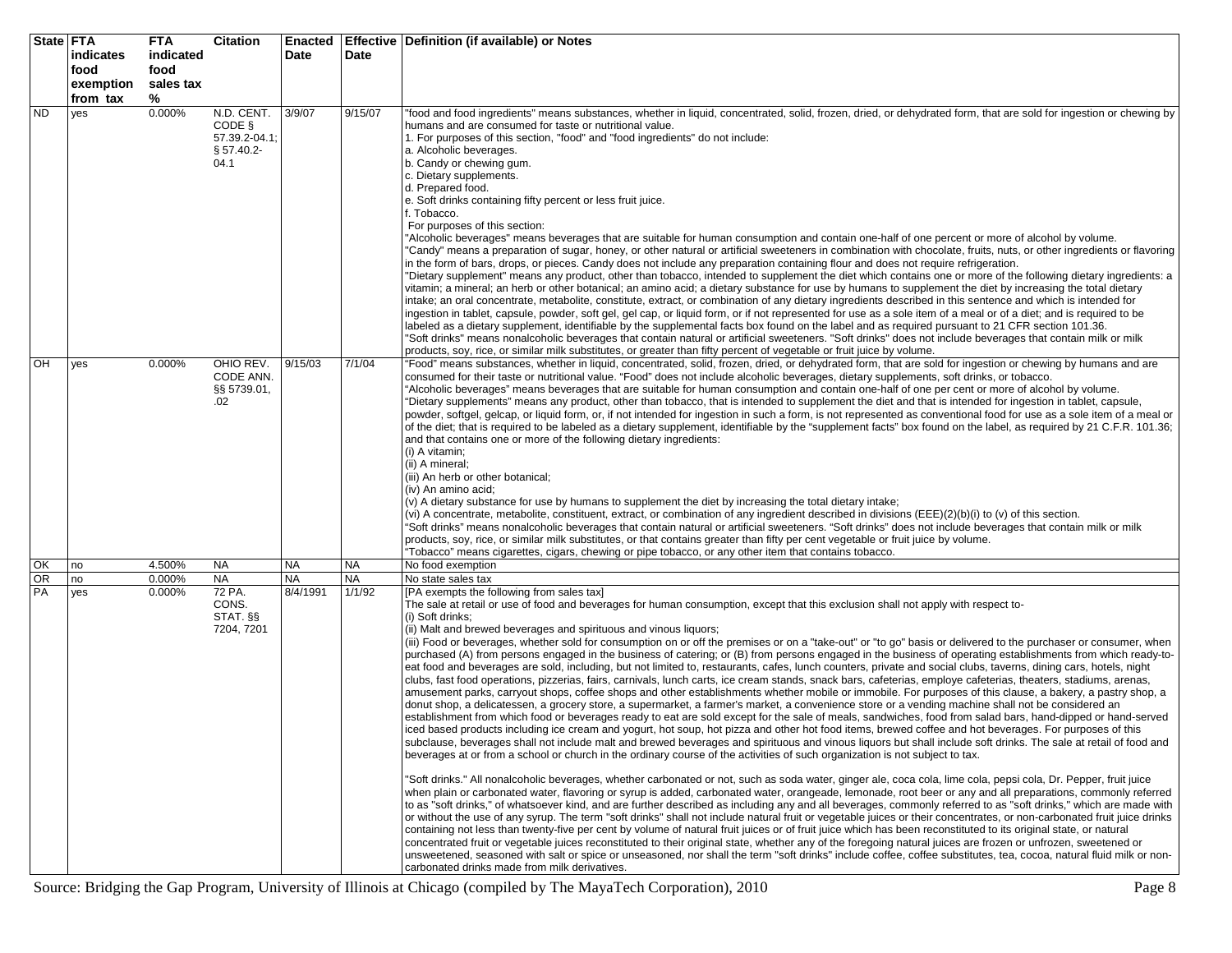|                 | State FTA<br>indicates<br>food<br>exemption<br>from tax | <b>FTA</b><br>indicated<br>food<br>sales tax<br>% | <b>Citation</b>                                      | <b>Enacted</b><br>Date | Date                | Effective   Definition (if available) or Notes                                                                                                                                                                                                                                                                                                                                                                                                                                                                                                                                                                                                                                                                                                                                                                                                                                                                                                                                                                                                                                                                                                                                                                                                                                                                                                                                                                                                                                                                                                                                                                                                                                                                                                                                                                                                                                                                                                                                                                                                                                                                                                                                                                                                                       |
|-----------------|---------------------------------------------------------|---------------------------------------------------|------------------------------------------------------|------------------------|---------------------|----------------------------------------------------------------------------------------------------------------------------------------------------------------------------------------------------------------------------------------------------------------------------------------------------------------------------------------------------------------------------------------------------------------------------------------------------------------------------------------------------------------------------------------------------------------------------------------------------------------------------------------------------------------------------------------------------------------------------------------------------------------------------------------------------------------------------------------------------------------------------------------------------------------------------------------------------------------------------------------------------------------------------------------------------------------------------------------------------------------------------------------------------------------------------------------------------------------------------------------------------------------------------------------------------------------------------------------------------------------------------------------------------------------------------------------------------------------------------------------------------------------------------------------------------------------------------------------------------------------------------------------------------------------------------------------------------------------------------------------------------------------------------------------------------------------------------------------------------------------------------------------------------------------------------------------------------------------------------------------------------------------------------------------------------------------------------------------------------------------------------------------------------------------------------------------------------------------------------------------------------------------------|
| R <sub>l</sub>  | yes                                                     | 0.000%                                            | R<br>R.I. GEN.<br>LAWS §§<br>44-18-30,<br>44-18-7.1  | 3/3/07                 | 1/1/07              | "Food and food ingredients" means substances, whether in liquid, concentrated, solid, frozen, dried, or dehydrated form, that are sold for ingestion or chewing<br>by humans and are consumed for their taste or nutritional value. "Food and food ingredients" does not include "alcoholic beverages," "tobacco," "candy," "dietary<br>supplements" and "soft drinks."<br>"Candy" means a preparation of sugar, honey, or other natural or artificial sweeteners in combination with chocolate, fruits, nuts or other ingredients or<br>flavorings in the form of bars, drops, or pieces. "Candy" shall not include any preparation containing flour and shall require no refrigeration.<br>"Soft drinks" means non-alcoholic beverages that contain natural or artificial sweeteners. "Soft drinks" do not include beverages that contain milk or milk<br>products, soy, rice or similar milk substitutes, or greater than fifty percent (50%) of vegetable or fruit juice by volume.<br>"Dietary supplement" means any product, other than "tobacco," intended to supplement the diet that:<br>(A) Contains one or more of the following dietary ingredients:<br>1. A vitamin;<br>2. A mineral;<br>3. An herb or other botanical;<br>4. An amino acid;<br>5. A dietary substance for use by humans to supplement the diet by increasing the total dietary intake; or<br>6. A concentrate, metabolite, constituent, extract, or combination of any ingredient described in above; and<br>(B) Is intended for ingestion in tablet, capsule, powder, softgel, gelcap, or liquid form, or if not intended for ingestion in such a form, is not represented as<br>conventional food and is not represented for use as a sole item of a meal or of the diet; and<br>(C) Is required to be labeled as a dietary supplement, identifiable by the "Supplemental Facts" box found on the label and as required pursuant to 21 C.F.R. §<br>101.36.<br>Bakery items, including bread, rolls, buns, biscuits, bagels, croissants, pastries, donuts, danish, cakes, tortes, pies, tarts, muffins, bars, cookies, tortillas; and is<br>not sold with utensils provided by the seller, including plates, knives, forks, spoons, glasses, cups, napkins, or straws [are not taxed] |
| SC              | yes                                                     | 0.000%                                            | S.C. STAT.<br>ANN § 12-<br>36-2120                   | 5/2/07                 | 7/1/07              | Follows the Federal Food Stamp Act definition of food: "Food" means (1) any food or food product for home consumption except alcoholic beverages, tobacco,<br>and hot foods or hot food products ready for immediate consumption other than those authorized pursuant to clauses $(3)$ , $(4)$ , $(5)$ , $(7)$ , $(8)$ , and $(9)$ of this<br>subsection, (2) seeds and plants for use in gardens to produce food for the personal consumption of the eligible household, (3) in the case of those persons<br>who are sixty years of age or over or who receive supplemental security income benefits or disability or blindness payments under title I, II, X, XIV, or XVI of the<br>Social Security Act [42 U.S.C.A. §§ 301 et seq., 401 et seq., 1201 et seq., 1351 et seq., 1381 et seq.], and their spouses, meals prepared by and served in<br>senior citizens' centers, apartment buildings occupied primarily by such persons, public or private nonprofit establishments (eating or otherwise) that feed such<br>persons, private establishments that contract with the appropriate agency of the State to offer meals for such persons at concessional prices, and meals<br>prepared for and served to residents of federally subsidized housing for the elderly.                                                                                                                                                                                                                                                                                                                                                                                                                                                                                                                                                                                                                                                                                                                                                                                                                                                                                                                                                                                          |
| SD<br><b>TN</b> | no<br>yes                                               | 4.000%<br>5.500%                                  | NA<br>TENN.<br>CODE ANN.<br>§§ 67-6-228,<br>67-6-102 | <b>NA</b><br>6/19/03   | <b>NA</b><br>7/1/03 | No food exemption<br>"Candy" means a preparation of sugar, honey, or other natural or artificial sweeteners in combination with chocolate, fruits, nuts, or other ingredients or<br>flavorings in the form of bars, drops, or pieces. Candy shall not include any preparation containing flour and shall require no refrigeration;<br>"Food and food ingredients" means substances, whether in liquid, concentrated, solid, frozen, dried, or dehydrated form, that are sold for ingestion or chewing<br>by humans and are consumed for their taste or nutritional value. "Food and food ingredients" does not include alcoholic beverages, tobacco, candy, dietary<br>supplements, or prepared food;<br>"Alcoholic beverages" means beverages that are suitable for human consumption and contain one half of one percent (0.5%) or more of alcohol by volume;<br>"Tobacco" means cigarettes, cigars, chewing or pipe tobacco, or any other item that contains tobacco<br>"Dietary supplement" means any product, other than tobacco, intended to supplement the diet that:<br>(A) Contains one (1) or more of the following dietary ingredients:<br>(i) A vitamin;<br>(ii) A mineral;<br>(iii) An herb or other botanical;<br>(iv) An amino acid:<br>(v) A dietary substance for use by humans to supplement the diet by increasing the total dietary intake; or<br>(vi) A concentrate, metabolite, constituent, extract, or combination of any ingredient described in subdivisions (24)(A)(i)-(v);<br>(B) Is intended for ingestion in tablet, capsule, powder, softgel, gelcap, or liguid form, or if not intended for ingestion in such a form, is not represented as<br>conventional food and is not represented for use as a sole item of a meal or of the diet; and<br>(C) Is required to be labeled as a dietary supplement, identifiable by the supplement facts box found on the label and as required pursuant to 21 C.F.R. §<br>101.36;                                                                                                                                                                                                                                                                                                                |
| <b>TX</b>       | yes                                                     | 0.000%                                            | TEX. TAX<br>CODE ANN.<br>§§ 151.314<br>and 151.305   | 6/20/03                | 10/1/03             | Food products for human consumption are exempted from the taxes imposed by this chapter.<br>"Food products" shall include, except as otherwise provided herein, but shall not be limited to cereals and cereal products; milk and milk products, including ice<br>cream; oleomargarine; meat and meat products; poultry and poultry products; fish and fish products; eggs and egg products; vegetables and vegetable<br>products; fruit and fruit products; spices, condiments, and salt; sugar and sugar products; coffee and coffee substitutes; tea; cocoa products; or any combination<br>of the above.<br>"Food products" shall not include:<br>(1) drugs, medicines, tonics, vitamins, dietary supplements, and medicinal preparations in any form;<br>(2) carbonated and noncarbonated packaged soft drinks, which are nonalcoholic beverages that contain natural or artificial sweeteners;<br>$(3)$ ice; or<br>$(4)$ candy.<br>For purposes of this section, diluted juice that is more than 50 percent vegetable or fruit juice by volume is not considered to be a soft drink.                                                                                                                                                                                                                                                                                                                                                                                                                                                                                                                                                                                                                                                                                                                                                                                                                                                                                                                                                                                                                                                                                                                                                                           |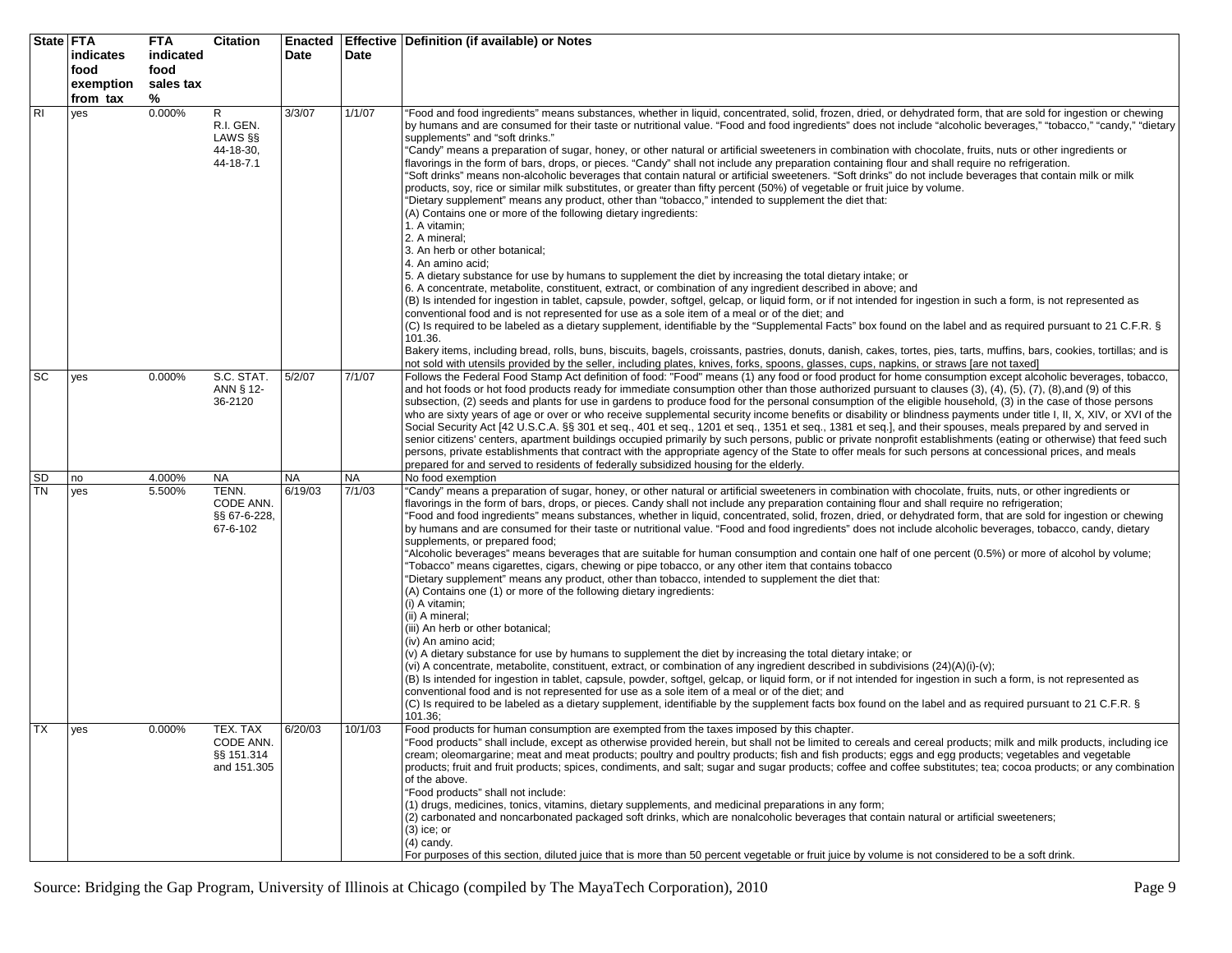|           | State FTA | <b>FTA</b> | <b>Citation</b>          | <b>Enacted</b> |        | Effective   Definition (if available) or Notes                                                                                                                                                                                                                                                                            |
|-----------|-----------|------------|--------------------------|----------------|--------|---------------------------------------------------------------------------------------------------------------------------------------------------------------------------------------------------------------------------------------------------------------------------------------------------------------------------|
|           | indicates | indicated  |                          | <b>Date</b>    | Date   |                                                                                                                                                                                                                                                                                                                           |
|           | food      | food       |                          |                |        |                                                                                                                                                                                                                                                                                                                           |
|           | exemption | sales tax  |                          |                |        |                                                                                                                                                                                                                                                                                                                           |
|           | from tax  | %          |                          |                |        |                                                                                                                                                                                                                                                                                                                           |
| UT        | yes       | 1.750%     | UT. ST.                  | Unknown        | 1/1/07 | "Food and food ingredients" means substances:                                                                                                                                                                                                                                                                             |
|           |           |            | ANN. §§ 59-              |                |        | (i) regardless of whether the substances are in:                                                                                                                                                                                                                                                                          |
|           |           |            | 12-102, 103              |                |        | (A) liquid form;                                                                                                                                                                                                                                                                                                          |
|           |           |            |                          |                |        | (B) concentrated form;                                                                                                                                                                                                                                                                                                    |
|           |           |            |                          |                |        | (C) solid form;                                                                                                                                                                                                                                                                                                           |
|           |           |            |                          |                |        | (D) frozen form;                                                                                                                                                                                                                                                                                                          |
|           |           |            |                          |                |        | (E) dried form; or                                                                                                                                                                                                                                                                                                        |
|           |           |            |                          |                |        | (F) dehydrated form; and                                                                                                                                                                                                                                                                                                  |
|           |           |            |                          |                |        | (ii) that are:<br>(A) sold for:                                                                                                                                                                                                                                                                                           |
|           |           |            |                          |                |        | (I) ingestion by humans; or                                                                                                                                                                                                                                                                                               |
|           |           |            |                          |                |        | (II) chewing by humans; and                                                                                                                                                                                                                                                                                               |
|           |           |            |                          |                |        | (B) consumed for the substance's:                                                                                                                                                                                                                                                                                         |
|           |           |            |                          |                |        | (I) taste; or                                                                                                                                                                                                                                                                                                             |
|           |           |            |                          |                |        | (II) nutritional value.                                                                                                                                                                                                                                                                                                   |
|           |           |            |                          |                |        | (b) "Food and food ingredients" includes an item described in Subsection (66)(b)(iii).                                                                                                                                                                                                                                    |
|           |           |            |                          |                |        | (c) "Food and food ingredients" does not include:                                                                                                                                                                                                                                                                         |
|           |           |            |                          |                |        | (i) an alcoholic beverage;<br>(ii) tobacco; or                                                                                                                                                                                                                                                                            |
|           |           |            |                          |                |        | (iii) prepared food.                                                                                                                                                                                                                                                                                                      |
| VT        | yes       | 0.000%     | 32 VT.                   | 6/3/04         | 6/3/04 | Food and food ingredients: means substances, whether in liquid, concentrated, solid, frozen, dried, or dehydrated form, that are sold for ingestion or chewing                                                                                                                                                            |
|           |           |            | STAT.                    |                |        | by humans and are consumed for their taste or nutritional value. "Food and food ingredients" does not include alcoholic beverages or tobacco.                                                                                                                                                                             |
|           |           |            | ANN. §§                  |                |        |                                                                                                                                                                                                                                                                                                                           |
|           |           |            | 9701,                    |                |        |                                                                                                                                                                                                                                                                                                                           |
|           |           |            | 9741,                    |                |        |                                                                                                                                                                                                                                                                                                                           |
|           |           |            | 9771                     |                |        |                                                                                                                                                                                                                                                                                                                           |
| VA        | yes       | 1.500%     | Va. Code<br>Ann. § 58.1- | 2/18/02        | 1/1/03 | Follows the Federal Food Stamp Act definition of food: "Food" means (1) any food or food product for home consumption except alcoholic beverages, tobacco,<br>and hot foods or hot food products ready for immediate consumption other than those authorized pursuant to clauses (3), (4), (5), (7), (8), and (9) of this |
|           |           |            | 611.1                    |                |        | subsection, (2) seeds and plants for use in gardens to produce food for the personal consumption of the eligible household, (3) in the case of those persons                                                                                                                                                              |
|           |           |            |                          |                |        | who are sixty years of age or over or who receive supplemental security income benefits or disability or blindness payments under title I, II, X, XIV, or XVI of the                                                                                                                                                      |
|           |           |            |                          |                |        | Social Security Act [42 U.S.C.A. §§ 301 et seq., 401 et seq., 1201 et seq., 1351 et seq., 1381 et seq.], and their spouses, meals prepared by and served in                                                                                                                                                               |
|           |           |            |                          |                |        | senior citizens' centers, apartment buildings occupied primarily by such persons, public or private nonprofit establishments (eating or otherwise) that feed such                                                                                                                                                         |
|           |           |            |                          |                |        | persons, private establishments that contract with the appropriate agency of the State to offer meals for such persons at concessional prices, and meals                                                                                                                                                                  |
|           |           |            |                          |                |        | prepared for and served to residents of federally subsidized housing for the elderly.                                                                                                                                                                                                                                     |
| <b>WA</b> | yes       | 0.000%     | WASH. REV. 3/26/04       |                | 1/1/04 | "Food and food ingredients" means substances, whether in liquid, concentrated, solid, frozen, dried, or dehydrated form, that are sold for ingestion or chewing                                                                                                                                                           |
|           |           |            | CODE ANN.                |                |        | by humans and are consumed for their taste or nutritional value. "Food and food ingredients" does not include:                                                                                                                                                                                                            |
|           |           |            | §82.08.0293              |                |        | (a) "Alcoholic beverages," which means beverages that are suitable for human consumption and contain one-half of one percent or more of alcohol by volume;<br>and                                                                                                                                                         |
|           |           |            |                          |                |        | (b) "Tobacco," which means cigarettes, cigars, chewing or pipe tobacco, or any other item that contains tobacco.                                                                                                                                                                                                          |
|           |           |            |                          |                |        | (2) The exemption of "food and food ingredients" provided for in subsection shall not apply to prepared food, soft drinks, or dietary supplements.                                                                                                                                                                        |
|           |           |            |                          |                |        | "Soft drinks" means nonalcoholic beverages that contain natural or artificial sweeteners. Soft drinks do not include beverages that contain: Milk or milk products;                                                                                                                                                       |
|           |           |            |                          |                |        | soy, rice, or similar milk substitutes; or greater than fifty percent of vegetable or fruit juice by volume.                                                                                                                                                                                                              |
|           |           |            |                          |                |        | (d) "Dietary supplement" means any product, other than tobacco, intended to supplement the diet that:                                                                                                                                                                                                                     |
|           |           |            |                          |                |        | (i) Contains one or more of the following dietary ingredients:                                                                                                                                                                                                                                                            |
|           |           |            |                          |                |        | (A) A vitamin;                                                                                                                                                                                                                                                                                                            |
|           |           |            |                          |                |        | (B) A mineral;                                                                                                                                                                                                                                                                                                            |
|           |           |            |                          |                |        | (C) An herb or other botanical;<br>(D) An amino acid;                                                                                                                                                                                                                                                                     |
|           |           |            |                          |                |        | (E) A dietary substance for use by humans to supplement the diet by increasing the total dietary intake; or                                                                                                                                                                                                               |
|           |           |            |                          |                |        | (F) A concentrate, metabolite, constituent, extract, or combination of any ingredient described in this subsection;                                                                                                                                                                                                       |
|           |           |            |                          |                |        | (ii) Is intended for ingestion in tablet, capsule, powder, softgel, gelcap, or liquid form, or if not intended for ingestion in such form, is not represented as                                                                                                                                                          |
|           |           |            |                          |                |        | conventional food and is not represented for use as a sole item of a meal or of the diet; and                                                                                                                                                                                                                             |
|           |           |            |                          |                |        | (iii) Is required to be labeled as a dietary supplement, identifiable by the "supplement facts" box found on the label as required pursuant to 21 C.F.R. Sec.                                                                                                                                                             |
|           |           |            |                          |                |        | 101.36, as amended or renumbered as of January 1, 2003.                                                                                                                                                                                                                                                                   |